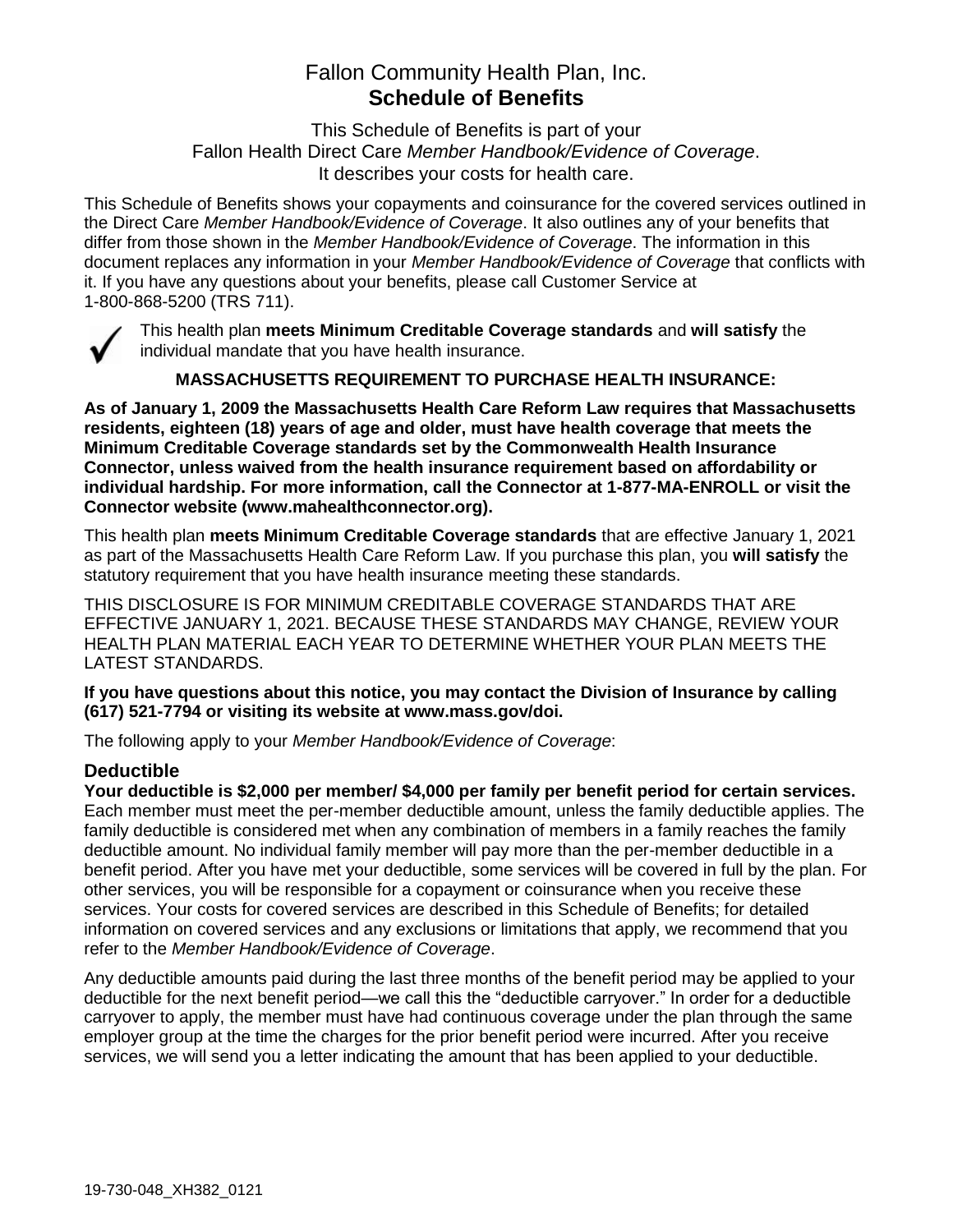#### **Out-of-pocket maximum**

There is a limit to your out-of-pocket costs each benefit period. This is called your out-of-pocket maximum. The out-of-pocket maximum includes your deductible, coinsurance and copayments you pay. It does not include your plan premium. **Your out-of-pocket maximum is \$8,550 per member or \$17,100 per family**. Each member must meet the per-member out-of-pocket maximum, unless the family out-of-pocket maximum applies. The family out-of-pocket maximum is considered met when any combination of members in a family reaches the family out-of-pocket maximum. Please note that once any one member in a family accumulates **\$8,550** in out-of-pocket costs, that family member's out-ofpocket maximum is considered met, and that family member will have no additional out-of-pocket costs for the remainder of the benefit period.

#### **Domestic partner coverage**

You may include a domestic partner and his/her dependents under your family coverage. A domestic partner is defined as a partner of the same or opposite sex whom you have registered with your employer for eligibility for benefits, and have included under your family coverage for health insurance.

### **It Fits! ™ benefit**

Your contract includes coverage for services provided under the It Fits! ™ program to a maximum of \$150.

### **SmartShopper program**

Your contract includes coverage for services provided under the SmartShopper program. Please go to the Fallon Health website at www.fallonhealth.org and visit the member portal for details.

#### **Covered services**

The following chart shows your costs for covered services. These costs apply to the services in the **Description of benefits** section of your *Member Handbook/Evidence of Coverage*. In summary, your responsibilities are as follows: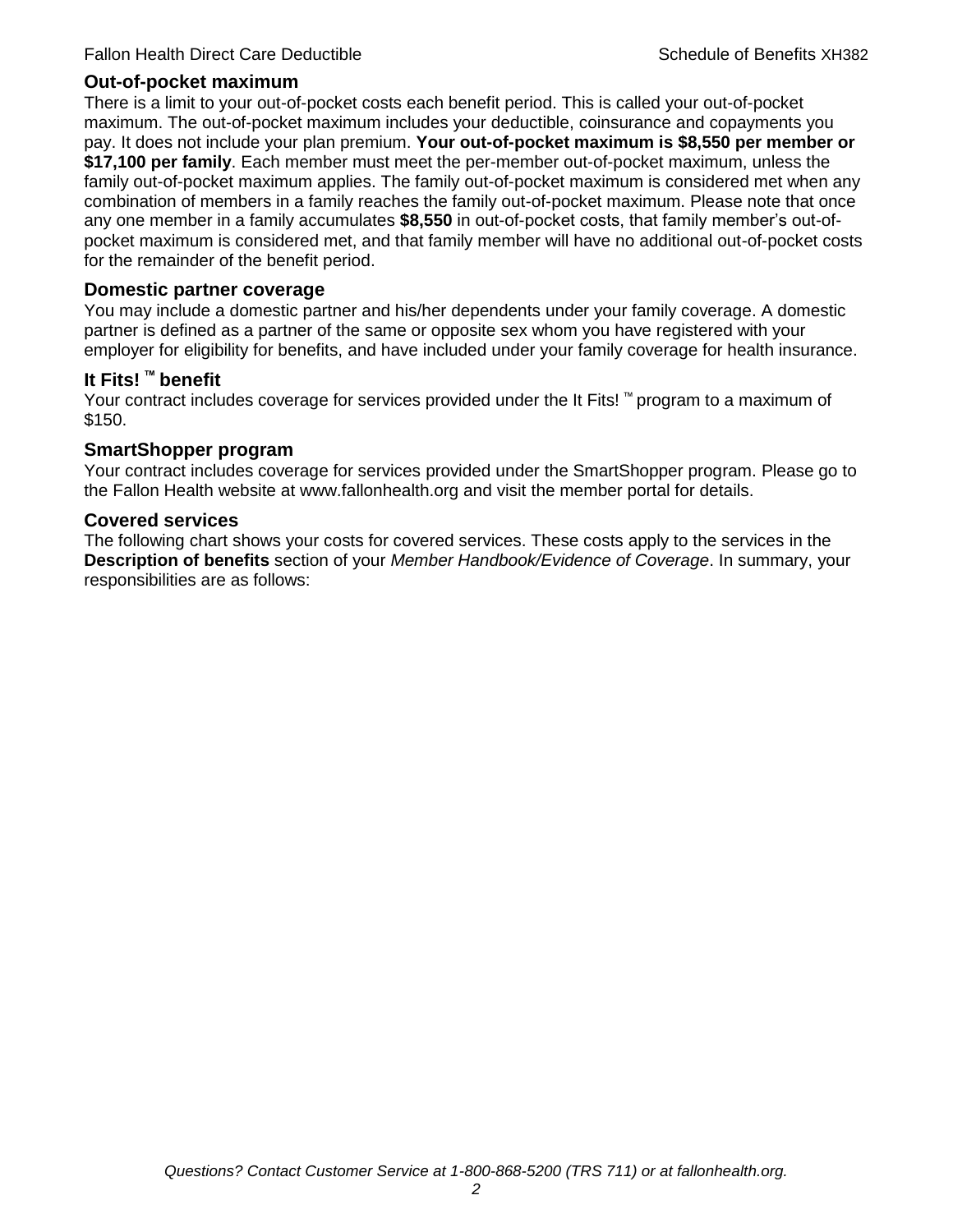Fallon Health Direct Care Deductible **Schedule of Benefits XH382** Schedule of Benefits XH382

|    | <b>Covered services</b>                                                                                                                                                                                   | <b>Benefits</b>                                                |
|----|-----------------------------------------------------------------------------------------------------------------------------------------------------------------------------------------------------------|----------------------------------------------------------------|
|    | <b>Ambulance services</b>                                                                                                                                                                                 |                                                                |
|    | 1. Ambulance transportation for an emergency                                                                                                                                                              | Covered in full after you<br>meet your deductible              |
|    | 2. Ambulance transportation for non-emergency situations, when<br>medically necessary                                                                                                                     | Covered in full after you<br>meet your deductible              |
|    | <b>Autism services</b>                                                                                                                                                                                    |                                                                |
|    | Prior authorization required<br>Habilitative and rehabilitative care                                                                                                                                      | \$25 copayment per visit                                       |
| 1. |                                                                                                                                                                                                           |                                                                |
|    | 2. Applied behavior analysis when supervised by a board certified<br>behavioral analyst                                                                                                                   | Covered in full                                                |
| 3. | Therapeutic care, services including speech, physical and<br>occupational therapy                                                                                                                         | \$25 copayment per visit                                       |
|    | Durable medical equipment and prosthetic/orthotic devices                                                                                                                                                 |                                                                |
|    | Referral and prior authorization required for most services                                                                                                                                               |                                                                |
| 1. | The purchase or rental of durable medical equipment and<br>prosthetic/orthotic devices (including the fitting, preparing, repairing<br>and modifying of the appliance)                                    | 20% coinsurance after you<br>meet your deductible              |
|    | 2. Scalp hair prosthesis (wigs) for individuals who have suffered hair                                                                                                                                    | 20% coinsurance after you                                      |
|    | loss as a result of the treatment of any form of cancer or leukemia.<br>Coverage is provided for one scalp hair prosthetic (wig) per<br>member per benefit period when the prosthesis is determined to be | meet your deductible                                           |
|    | medically necessary by a plan physician and the plan.                                                                                                                                                     |                                                                |
|    | 3. Breast prosthesis that is medically necessary after a covered<br>reconstructive surgery following a mastectomy                                                                                         | 20% coinsurance after you<br>meet your deductible              |
| 4. | Prosthetic limbs which replace, in whole or in part, an arm or leg                                                                                                                                        | 20% coinsurance after you<br>meet your deductible              |
| 5. | Insulin pump and insulin pump supplies                                                                                                                                                                    | Covered in full                                                |
| 6. | <b>Breast pumps</b>                                                                                                                                                                                       | Covered in full                                                |
|    | 7. Up to \$2,000 per ear for hearing aid device only, every 36 months<br>(must be 21 years of age or younger)<br>Related services and supplies for hearing aids (not subject to<br>the \$2,000 limit)     | 20% coinsurance after you<br>meet your deductible              |
|    | 8. Medical and surgical supplies                                                                                                                                                                          | Covered in full after you<br>meet your deductible              |
|    | <b>Emergency and urgent care</b>                                                                                                                                                                          |                                                                |
|    | 1. Emergency room visits                                                                                                                                                                                  | \$300 copayment per visit<br>after you meet your<br>deductible |
|    | 2. Emergency room visits when you are admitted to an observation<br>room                                                                                                                                  | Covered in full after you<br>meet your deductible              |
| 3. | Urgent care visits in a doctor's office or at an urgent care facility                                                                                                                                     | \$50 copayment per visit                                       |
|    |                                                                                                                                                                                                           |                                                                |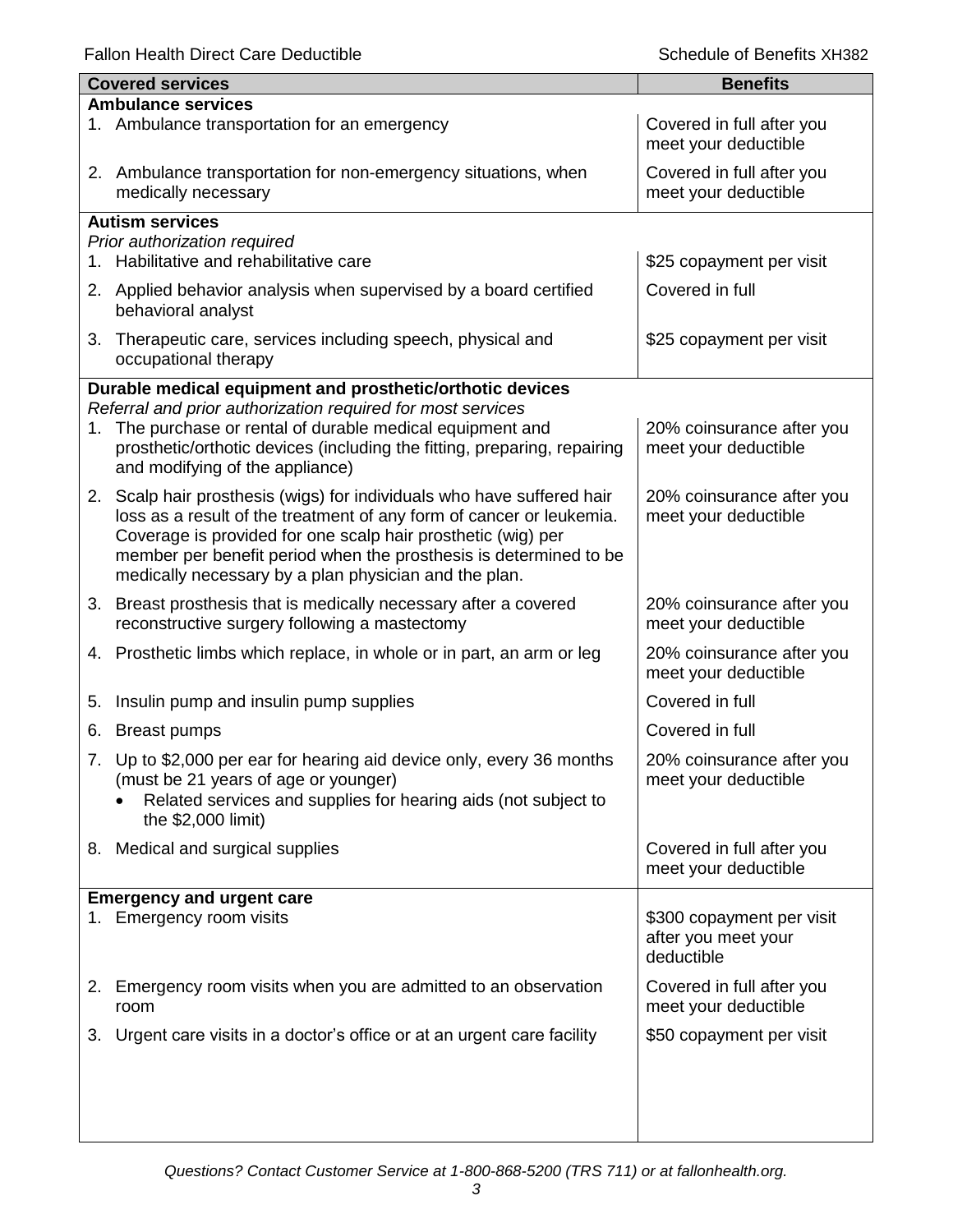| <b>Covered services</b>                                                                                                                                                                                                                                                                                                                                                               | <b>Benefits</b>                                                                                                                                                                                             |  |  |
|---------------------------------------------------------------------------------------------------------------------------------------------------------------------------------------------------------------------------------------------------------------------------------------------------------------------------------------------------------------------------------------|-------------------------------------------------------------------------------------------------------------------------------------------------------------------------------------------------------------|--|--|
| Emergency and urgent care, continued                                                                                                                                                                                                                                                                                                                                                  |                                                                                                                                                                                                             |  |  |
| 4. Emergency prescription medication provided out of the Direct Care<br>service area as part of an approved emergency treatment                                                                                                                                                                                                                                                       | Tier 1: \$25 copayment<br>Tier 2: \$50 copayment<br>Tier 3: \$75 copayment<br>after you meet your<br>deductible<br>Tier 4: \$75 copayment<br>after you meet your<br>deductible<br>for up to a 14-day supply |  |  |
| 5. Telemedicine visits with physicians through Teladoc. Visits are<br>performed by phone, video, or mobile app.                                                                                                                                                                                                                                                                       | \$25 copayment per visit                                                                                                                                                                                    |  |  |
| <b>Enteral formulas and low protein foods</b>                                                                                                                                                                                                                                                                                                                                         |                                                                                                                                                                                                             |  |  |
| Referral and prior authorization required for enteral formulas<br>1. Enteral formulas, upon a physician's written order, for home use in<br>the treatment of malabsorption caused by Crohn's disease,<br>ulcerative colitis, gastroesophageal reflux, gastrointestinal motility,<br>chronic intestinal pseudo-obstruction, and inherited diseases of<br>amino acids and organic acids | Covered in full after you<br>meet your deductible                                                                                                                                                           |  |  |
| 2. Food products that have been modified to be low in protein for<br>individuals with inherited diseases of amino acids and organic<br>acids. You may be required to purchase these products over the<br>counter and submit claims to the plan for reimbursement.                                                                                                                     | Covered in full after you<br>meet your deductible                                                                                                                                                           |  |  |
| Home health care services                                                                                                                                                                                                                                                                                                                                                             |                                                                                                                                                                                                             |  |  |
| Prior authorization required<br>1. Part-time or intermittent skilled nursing care and physical therapy<br>provided in your home by a home health agency                                                                                                                                                                                                                               | Covered in full after you<br>meet your deductible                                                                                                                                                           |  |  |
| 2. Additional services and supplies that are determined to be a<br>medically necessary component of skilled nursing care and<br>physical therapy                                                                                                                                                                                                                                      | Covered in full after you<br>meet your deductible                                                                                                                                                           |  |  |
| Home dialysis services and non-durable medical supplies<br>3.                                                                                                                                                                                                                                                                                                                         | Covered in full after you<br>meet your deductible                                                                                                                                                           |  |  |
| <b>Hospice care services</b><br>Referral and prior authorization required                                                                                                                                                                                                                                                                                                             | Covered in full after you<br>meet your deductible                                                                                                                                                           |  |  |
| <b>Hospital inpatient services</b>                                                                                                                                                                                                                                                                                                                                                    |                                                                                                                                                                                                             |  |  |
| Referral and prior authorization required<br>1. Inpatient hospital services including room and board in a<br>semiprivate room and the services and supplies that would<br>ordinarily be furnished to you while you are an inpatient                                                                                                                                                   | \$1,000 copayment per<br>admission after you meet<br>your deductible                                                                                                                                        |  |  |
| Infertility/assisted reproductive technology (art) services*<br>Referral and prior authorization required (unless provided by a Reliant Medical Group specialist and<br>you have a Reliant Medical Group PCP)                                                                                                                                                                         |                                                                                                                                                                                                             |  |  |
| Office visits for the consultation, evaluation and diagnosis of fertility                                                                                                                                                                                                                                                                                                             | \$25 copayment per visit with<br>a PCP and certain other<br>providers                                                                                                                                       |  |  |
|                                                                                                                                                                                                                                                                                                                                                                                       | \$50 copayment per visit with<br>a specialist                                                                                                                                                               |  |  |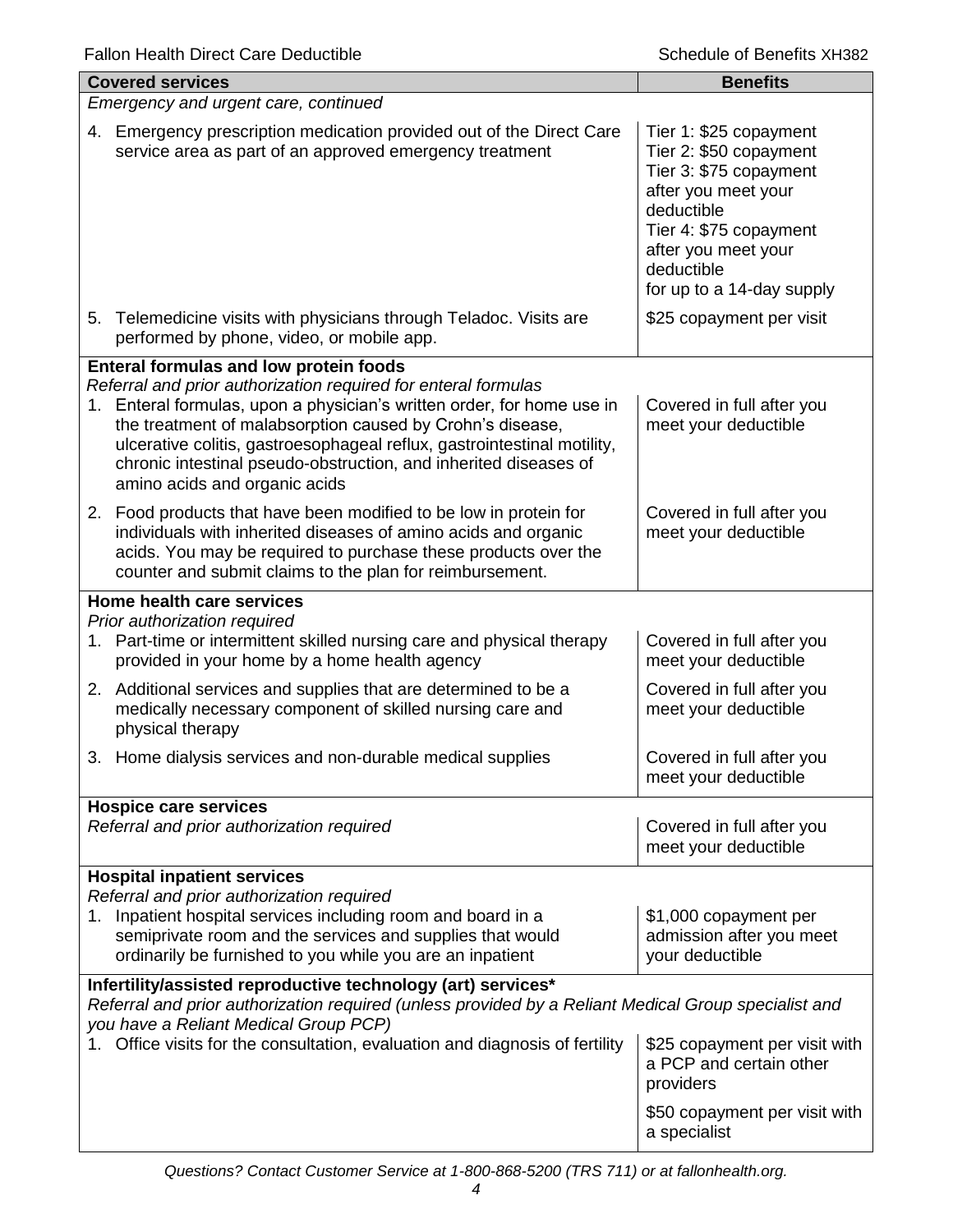|    | <b>Covered services</b>                                                                                                                                                                                                                                                                                                                                                                                                                                                                                                                                                                                                                                                                                                                                                                                                                                                                                                                                                                                                                                                                                                                     | <b>Benefits</b>                                                                   |  |  |
|----|---------------------------------------------------------------------------------------------------------------------------------------------------------------------------------------------------------------------------------------------------------------------------------------------------------------------------------------------------------------------------------------------------------------------------------------------------------------------------------------------------------------------------------------------------------------------------------------------------------------------------------------------------------------------------------------------------------------------------------------------------------------------------------------------------------------------------------------------------------------------------------------------------------------------------------------------------------------------------------------------------------------------------------------------------------------------------------------------------------------------------------------------|-----------------------------------------------------------------------------------|--|--|
|    | Infertility/assisted reproductive technology (art) services*, continued                                                                                                                                                                                                                                                                                                                                                                                                                                                                                                                                                                                                                                                                                                                                                                                                                                                                                                                                                                                                                                                                     |                                                                                   |  |  |
|    | 2. Diagnostic laboratory services                                                                                                                                                                                                                                                                                                                                                                                                                                                                                                                                                                                                                                                                                                                                                                                                                                                                                                                                                                                                                                                                                                           | \$50 copayment after you<br>meet your deductible                                  |  |  |
| 3. | Diagnostic X-ray services                                                                                                                                                                                                                                                                                                                                                                                                                                                                                                                                                                                                                                                                                                                                                                                                                                                                                                                                                                                                                                                                                                                   | \$75 copayment after you<br>meet your deductible                                  |  |  |
|    | 4. Artificial insemination, such as intrauterine insemination (IUI)                                                                                                                                                                                                                                                                                                                                                                                                                                                                                                                                                                                                                                                                                                                                                                                                                                                                                                                                                                                                                                                                         | Covered in full after you<br>meet your deductible                                 |  |  |
| 5. | Assisted reproductive technologies* except for those services listed<br>below                                                                                                                                                                                                                                                                                                                                                                                                                                                                                                                                                                                                                                                                                                                                                                                                                                                                                                                                                                                                                                                               | Covered in full after you<br>meet your deductible                                 |  |  |
|    | 6. Assisted reproductive technologies for:<br>In vitro fertilization (IVF-ET)<br>Gamete intrafallopian transfer (GIFT)<br>Zygote intrafallopian transfer (ZIFT)                                                                                                                                                                                                                                                                                                                                                                                                                                                                                                                                                                                                                                                                                                                                                                                                                                                                                                                                                                             | \$250 copayment per<br>procedure after you meet<br>your deductible                |  |  |
|    | 7. Sperm, egg, and/or inseminated egg procurement, assisted<br>hatching, cryopreservation, processing and banking for plan<br>members in active infertility treatment to the extent that such costs<br>are not covered by the donor's insurer                                                                                                                                                                                                                                                                                                                                                                                                                                                                                                                                                                                                                                                                                                                                                                                                                                                                                               | Covered in full after you<br>meet your deductible                                 |  |  |
|    | * See the Description of benefits section of your Member Handbook/<br>Evidence of Coverage for a list of covered infertility/ART services.                                                                                                                                                                                                                                                                                                                                                                                                                                                                                                                                                                                                                                                                                                                                                                                                                                                                                                                                                                                                  |                                                                                   |  |  |
|    | <b>Maternity services</b><br>1. Obstetrical services including prenatal, childbirth, postnatal and<br>postpartum care                                                                                                                                                                                                                                                                                                                                                                                                                                                                                                                                                                                                                                                                                                                                                                                                                                                                                                                                                                                                                       | Prenatal: \$25 copayment<br>(first visit only)<br>Postnatal: \$25 copayment       |  |  |
| 2. | Inpatient maternity and newborn child care for a minimum of 48<br>hours of care following a vaginal delivery, or 96 hours of care<br>following a Caesarean section delivery, including charges for the<br>following services when provided during an inpatient maternity<br>admission: childbirth, nursery charges, circumcision, routine<br>examination, hearing screening and medically necessary<br>treatments of congenital defects, birth abnormalities or premature<br>birth. The covered length of stay may be reduced if the mother and<br>the attending physician agree upon an earlier discharge. If you or<br>your newborn are discharged earlier, you are covered for home<br>visits, parent education, assistance and training in breast or bottle<br>feeding and the performance of any necessary and appropriate<br>clinical tests; provided, however that the first home visit shall be<br>conducted by a registered nurse, physician or certified nurse<br>midwife; and provided further, that any subsequent home visit<br>determined to be clinically necessary shall be provided by a<br>licensed health care provider. | per visit<br>\$1,000 copayment per<br>admission after you meet<br>your deductible |  |  |
|    | (Fallon Health members are eligible for childbirth classes (refresher class<br>or siblings class))                                                                                                                                                                                                                                                                                                                                                                                                                                                                                                                                                                                                                                                                                                                                                                                                                                                                                                                                                                                                                                          | Covered in full through<br>member reimbursement                                   |  |  |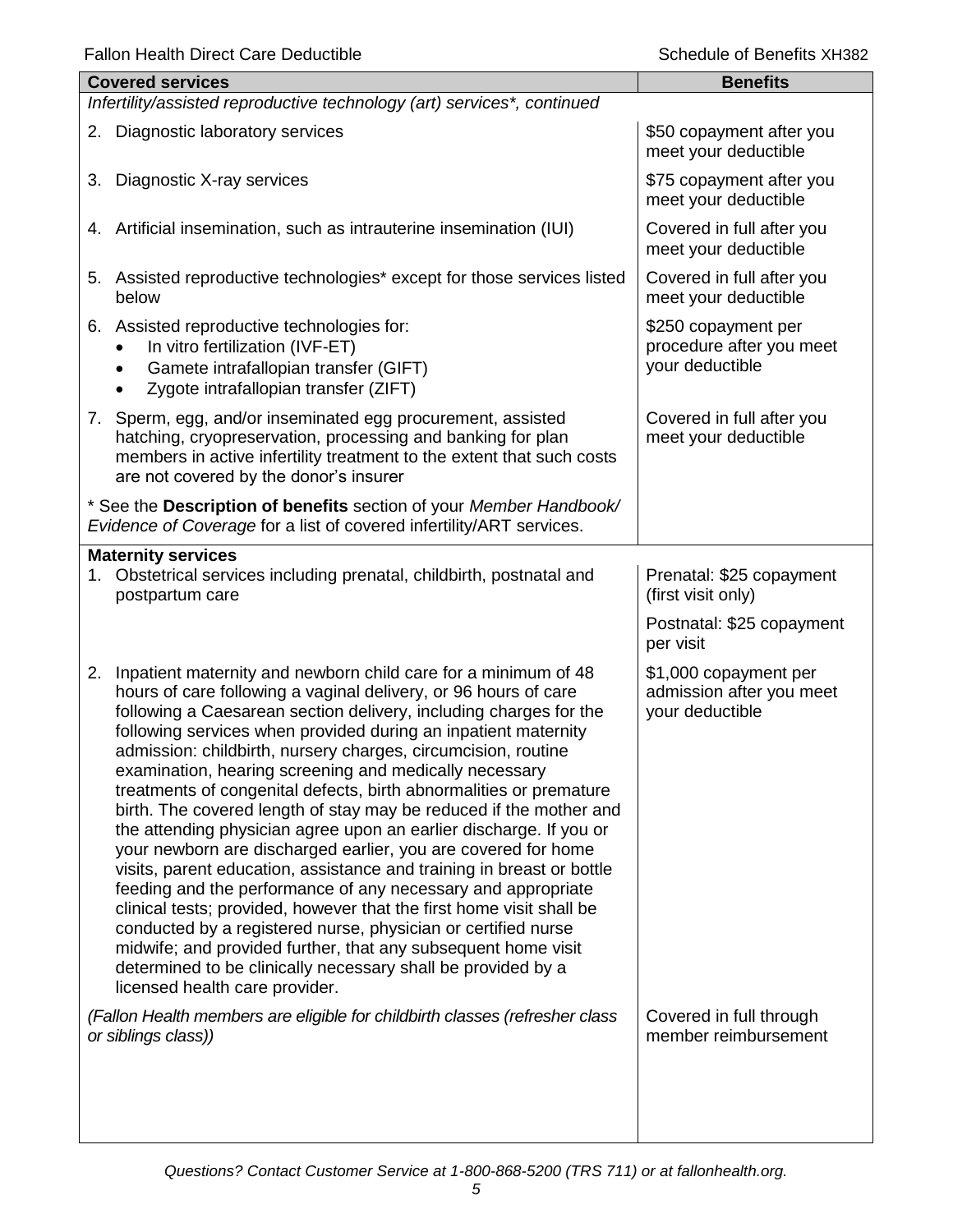|    | <b>Covered services</b>                                                                                                                                                                                                                                                                                                                                    | <b>Benefits</b>          |
|----|------------------------------------------------------------------------------------------------------------------------------------------------------------------------------------------------------------------------------------------------------------------------------------------------------------------------------------------------------------|--------------------------|
|    | Mental health and substance use services                                                                                                                                                                                                                                                                                                                   |                          |
|    | Inpatient services<br>Prior authorization required                                                                                                                                                                                                                                                                                                         |                          |
|    | 1. Inpatient hospital care for as many days as your condition requires,<br>including room and board and the services and supplies that would<br>ordinarily be furnished to you while you are an inpatient. These<br>include, but are not limited to, individual, family and group therapy,<br>pharmacological therapy, and diagnostic laboratory services. | Covered in full          |
|    | Note: Prior authorization will not be required for behavioral health<br>inpatient admission immediately following an emergency room visit.                                                                                                                                                                                                                 |                          |
|    | <b>Intermediate services</b>                                                                                                                                                                                                                                                                                                                               |                          |
|    | Prior authorization required<br>Intermediate services include but are not limited to:<br>1. Acute and other residential treatment-Mental health services<br>provided in a 24-hour setting therapeutic environments                                                                                                                                         | Covered in full          |
|    | 2. Clinically managed detoxification services-24 hour, 7 days a week,<br>clinically managed de-tox services in a licensed non-hospital setting<br>that include 24 hour per day supervision                                                                                                                                                                 | Covered in full          |
|    | 3. Partial Hospitalization: Short-term day/evening mental health<br>programming available 5 to 7 days per week                                                                                                                                                                                                                                             | \$25 copayment per visit |
|    | 4. Intensive outpatient programs: Multimodal, inter-disciplinary,<br>structured behavioral health treatment provided 2-3 hours per day,<br>multiple days per week                                                                                                                                                                                          | \$25 copayment per visit |
|    | 5. Day treatment: Program encompasses some portion of the day or<br>week rather than a weekly visit                                                                                                                                                                                                                                                        | \$25 copayment per visit |
|    | 6. Crisis Stabilization: Short-term psychiatric treatment in a structured,<br>community based therapeutic environments                                                                                                                                                                                                                                     | \$25 copayment per visit |
|    | 7. In-home therapy services                                                                                                                                                                                                                                                                                                                                | \$25 copayment per visit |
|    | Intermediate services for children and adolescents under the age of 19<br>1. Community-based acute treatment                                                                                                                                                                                                                                               | Covered in full          |
| 2. | Intensive community-based treatment                                                                                                                                                                                                                                                                                                                        | Covered in full          |
| 3. | <b>Intensive Care Coordination</b>                                                                                                                                                                                                                                                                                                                         | Covered in full          |
| 4. | Family Stabilization Team (also referred to as In-Home Therapy)                                                                                                                                                                                                                                                                                            | Covered in full          |
| 5. | <b>In-home Behavioral Services</b>                                                                                                                                                                                                                                                                                                                         | Covered in full          |
| 6. | Mobile Crisis Intervention (service available up to seven days).<br>Prior authorization not required.                                                                                                                                                                                                                                                      | Covered in full          |
|    | 7. Family support and training                                                                                                                                                                                                                                                                                                                             | Covered in full          |
| 8. | Therapeutic mentoring services                                                                                                                                                                                                                                                                                                                             | Covered in full          |
| 1. | <b>Outpatient services</b><br>Outpatient office visits, including individual, group or family therapy.                                                                                                                                                                                                                                                     | \$25 copayment per visit |
| 2. | Psychopharmacological services, such as visits with a physician to<br>review, monitor and adjust the levels of prescription medication to<br>treat a mental condition. Prior authorization required.                                                                                                                                                       | \$25 copayment per visit |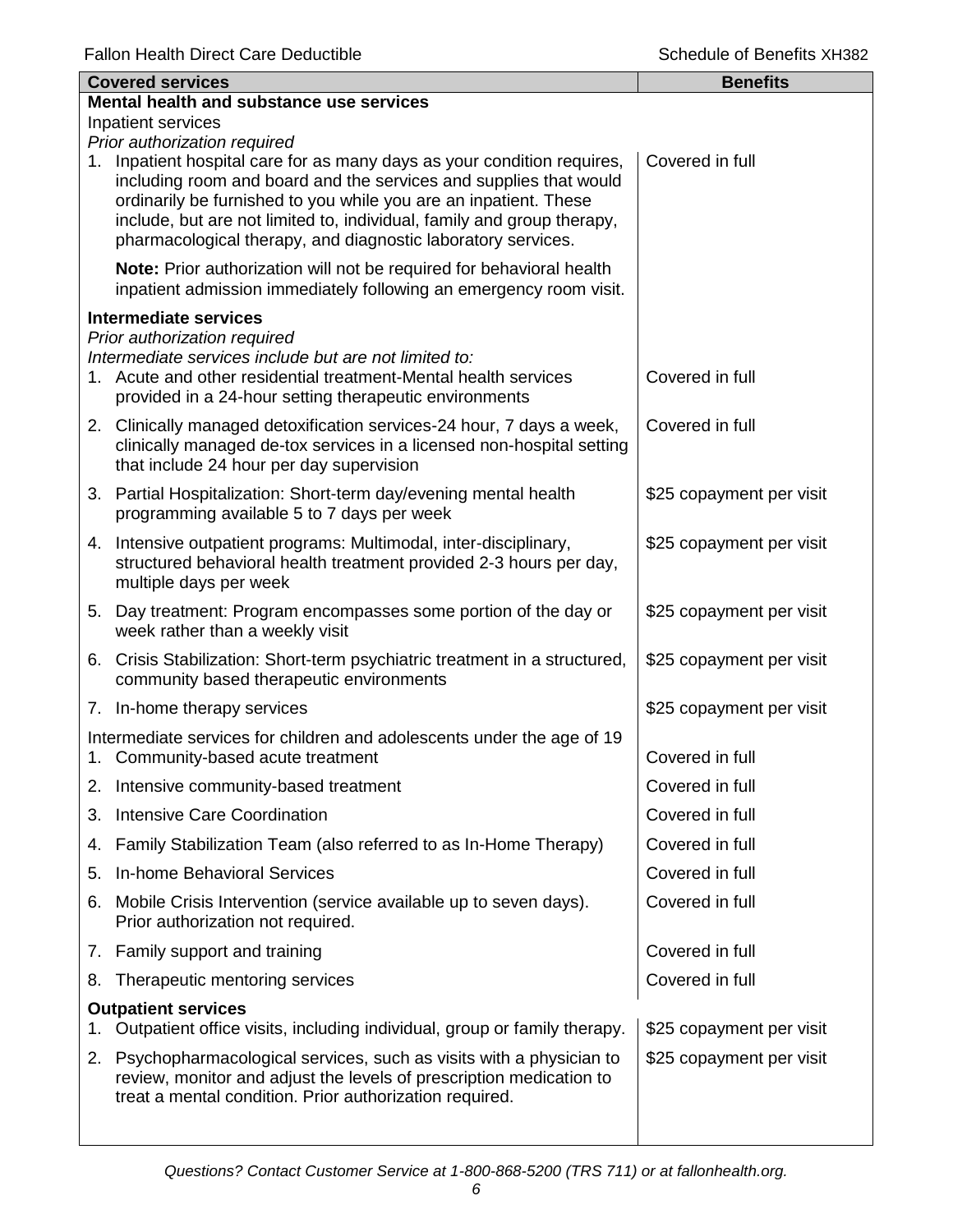|                                                                                                                                                                                                                                                                                                                                                                                            | <b>Covered services</b>                                                                                                                                                                                                                                        | <b>Benefits</b>                                                                                           |  |
|--------------------------------------------------------------------------------------------------------------------------------------------------------------------------------------------------------------------------------------------------------------------------------------------------------------------------------------------------------------------------------------------|----------------------------------------------------------------------------------------------------------------------------------------------------------------------------------------------------------------------------------------------------------------|-----------------------------------------------------------------------------------------------------------|--|
|                                                                                                                                                                                                                                                                                                                                                                                            | Mental health and substance use services, continued                                                                                                                                                                                                            |                                                                                                           |  |
|                                                                                                                                                                                                                                                                                                                                                                                            | 3. Neuropsychological assessment services when medically<br>necessary. Prior authorization required.                                                                                                                                                           | \$25 copayment per visit                                                                                  |  |
| Note: Effective for plan years beginning on or after October 1, 2015,<br>Massachusetts state law (Chapter 258 of the Acts of 2014) restricts the<br>circumstances in which insurers may require prior authorization for<br>substance use services. We will not require prior authorization for<br>substance use services in any circumstances where this is not allowed<br>by Chapter 258. |                                                                                                                                                                                                                                                                |                                                                                                           |  |
|                                                                                                                                                                                                                                                                                                                                                                                            | <b>Office visits and outpatient services</b>                                                                                                                                                                                                                   |                                                                                                           |  |
|                                                                                                                                                                                                                                                                                                                                                                                            | 1. Office visits, to diagnose or treat an illness or an injury<br>Telehealth visits done via a secure, real time Telemedicine<br>$\bullet$<br>platform which is inclusive of both an audio and visual                                                          | \$25 copayment per visit with<br>a PCP and certain other<br>providers                                     |  |
|                                                                                                                                                                                                                                                                                                                                                                                            | component.                                                                                                                                                                                                                                                     | \$50 copayment per visit with<br>a specialist                                                             |  |
|                                                                                                                                                                                                                                                                                                                                                                                            | 2. A second opinion, upon your request, with another plan provider                                                                                                                                                                                             | \$25 copayment per visit with<br>a PCP and certain other<br>providers                                     |  |
|                                                                                                                                                                                                                                                                                                                                                                                            |                                                                                                                                                                                                                                                                | \$50 copayment per visit with<br>a specialist                                                             |  |
|                                                                                                                                                                                                                                                                                                                                                                                            | 3. Certain drugs covered under medical benefits, and that are<br>ordered, supplied and administered by a plan provider                                                                                                                                         | Covered in full after you<br>meet your deductible                                                         |  |
|                                                                                                                                                                                                                                                                                                                                                                                            | 4. Allergy injections                                                                                                                                                                                                                                          | Covered in full                                                                                           |  |
|                                                                                                                                                                                                                                                                                                                                                                                            | 5. Radiation therapy and Chemotherapy                                                                                                                                                                                                                          | Covered in full after you<br>meet your deductible                                                         |  |
|                                                                                                                                                                                                                                                                                                                                                                                            | 6. Respiratory therapy                                                                                                                                                                                                                                         | Covered in full after you<br>meet your deductible                                                         |  |
|                                                                                                                                                                                                                                                                                                                                                                                            | 7. Hormone replacement services in the doctor's office for<br>perimenopausal or postmenopausal women                                                                                                                                                           | \$25 copayment per visit                                                                                  |  |
|                                                                                                                                                                                                                                                                                                                                                                                            | 8. Diagnostic lab services ordered by a plan provider, in relation to a<br>covered office visit                                                                                                                                                                | \$50 copayment after you<br>meet your deductible                                                          |  |
|                                                                                                                                                                                                                                                                                                                                                                                            | 9. Diagnostic X-ray services ordered by a plan provider, in relation to<br>a covered office visit                                                                                                                                                              | \$75 copayment after you<br>meet your deductible                                                          |  |
|                                                                                                                                                                                                                                                                                                                                                                                            | 10. Other diagnostic services including but not limited to, EKG,<br>endoscopy, colonoscopy and ultrasound                                                                                                                                                      | Covered in full after you<br>meet your deductible                                                         |  |
|                                                                                                                                                                                                                                                                                                                                                                                            | 11. High-tech imaging services, including but not limited to, MRI/MRA,<br>CT/CTA, PET scans and nuclear cardiology imaging. Limited to one<br>copayment per day when performed at the same facility for the<br>same diagnosis. (Prior authorization required.) | \$400 copayment per MRI,<br>CT, PET scan or nuclear<br>cardiology image after you<br>meet your deductible |  |
|                                                                                                                                                                                                                                                                                                                                                                                            | 12. Chiropractic services for acute musculoskeletal conditions. The<br>condition must be new or an acute exacerbation of a previous<br>condition. Chiropractic services will be covered as medically<br>necessary.                                             | \$25 copayment per visit                                                                                  |  |
|                                                                                                                                                                                                                                                                                                                                                                                            | Outpatient lab tests and x-rays                                                                                                                                                                                                                                | See Diagnostic lab, x-ray<br>and high-tech imaging<br>services                                            |  |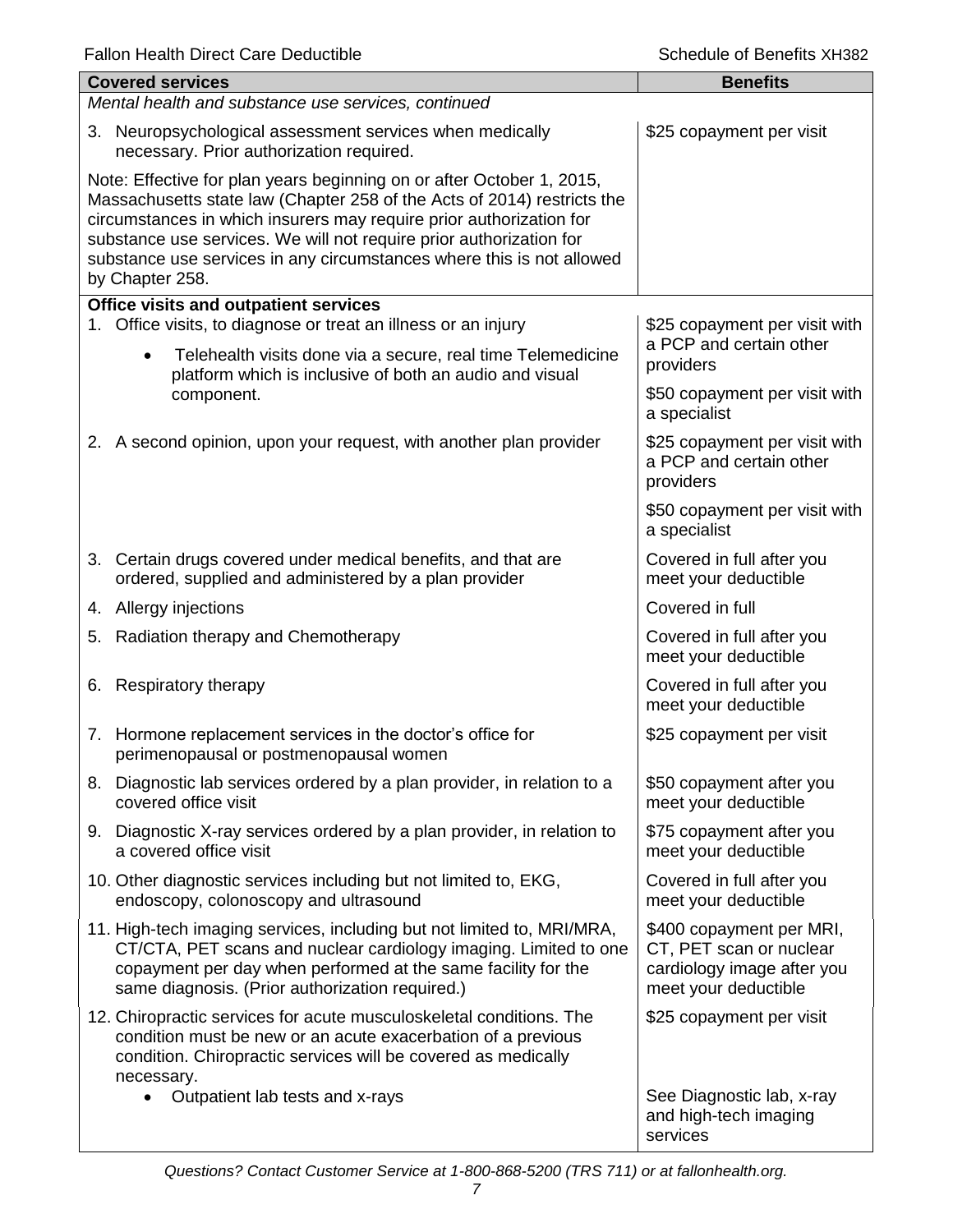| <b>Covered services</b>                                                                                                                                                                                                                                                | <b>Benefits</b>                                                                                                                                           |  |  |
|------------------------------------------------------------------------------------------------------------------------------------------------------------------------------------------------------------------------------------------------------------------------|-----------------------------------------------------------------------------------------------------------------------------------------------------------|--|--|
| Office visits and outpatient services, continued                                                                                                                                                                                                                       |                                                                                                                                                           |  |  |
| 13. Outpatient renal dialysis at a plan-designated center or continuous<br>ambulatory peritoneal dialysis                                                                                                                                                              | Covered in full after you<br>meet your deductible                                                                                                         |  |  |
| 14. Diabetes outpatient self-management training and education,<br>including medical nutrition therapy, provided by a certified diabetes<br>health care provider                                                                                                       | \$25 copayment per visit                                                                                                                                  |  |  |
| 15. Laboratory tests necessary for the diagnosis or treatment of<br>diabetes, including glycosylated hemoglobin, or HbAlc, tests, and<br>urinary/protein/microalbumin and lipid profiles                                                                               | \$50 copayment after you<br>meet your deductible                                                                                                          |  |  |
| 16. Medical social services provided to assist you in adjustment to your<br>or your family member's illness. This includes assessment,<br>counseling, consultation and assistance in accessing community<br>resources.                                                 | \$25 copayment per visit                                                                                                                                  |  |  |
| 17. Outpatient surgery, anesthesia and the medically necessary<br>preoperative and postoperative care related to the surgery                                                                                                                                           | \$500 copayment per surgery<br>after you meet your<br>deductible when provided in<br>a hospital outpatient, day<br>surgery or ambulatory care<br>facility |  |  |
| 18. Visit to a contracted limited service clinic. Services are provided for<br>a variety of common illnesses, including, but not limited to:<br>strep throat<br>ear, eyes, sinus, bladder and bronchial infections<br>minor skin conditions (e.g. sunburn, cold sores) | \$25 copayment per visit                                                                                                                                  |  |  |
| 19. Podiatry care                                                                                                                                                                                                                                                      |                                                                                                                                                           |  |  |
| Outpatient lab tests and x-rays                                                                                                                                                                                                                                        | See Diagnostic lab, x-ray<br>and imaging services                                                                                                         |  |  |
| Outpatient surgical services                                                                                                                                                                                                                                           | See Outpatient surgery                                                                                                                                    |  |  |
| Outpatient medical care                                                                                                                                                                                                                                                | See Office visits                                                                                                                                         |  |  |
| Oral surgery and related services                                                                                                                                                                                                                                      |                                                                                                                                                           |  |  |
| Referral and prior authorization required (except for extraction of impacted teeth or lingual frenectomy)<br>1. Removal or exposure of impacted teeth, including both hard and<br>soft tissue impactions, or an evaluation for this procedure                          | \$50 copayment per visit                                                                                                                                  |  |  |
| 2. Surgical treatments of cysts, affecting the teeth or gums, that must<br>be rendered by a plan oral surgeon                                                                                                                                                          | \$50 copayment per visit                                                                                                                                  |  |  |
| 3. Treatment of fractures of the jaw bone (mandible) or any facial<br>bone                                                                                                                                                                                             | \$50 copayment per visit                                                                                                                                  |  |  |
| 4. Evaluation and surgery for the treatment of temporomandibular joint<br>disorder when a medical condition is diagnosed, or for surgery<br>related to the jaw or any structure connected to the jaw                                                                   | \$50 copayment per visit                                                                                                                                  |  |  |
| 5. Extraction of teeth in preparation for radiation treatment of the head<br>or neck                                                                                                                                                                                   | \$50 copayment per visit                                                                                                                                  |  |  |
| Surgical treatment related to cancer<br>6.                                                                                                                                                                                                                             | \$50 copayment per visit                                                                                                                                  |  |  |
|                                                                                                                                                                                                                                                                        |                                                                                                                                                           |  |  |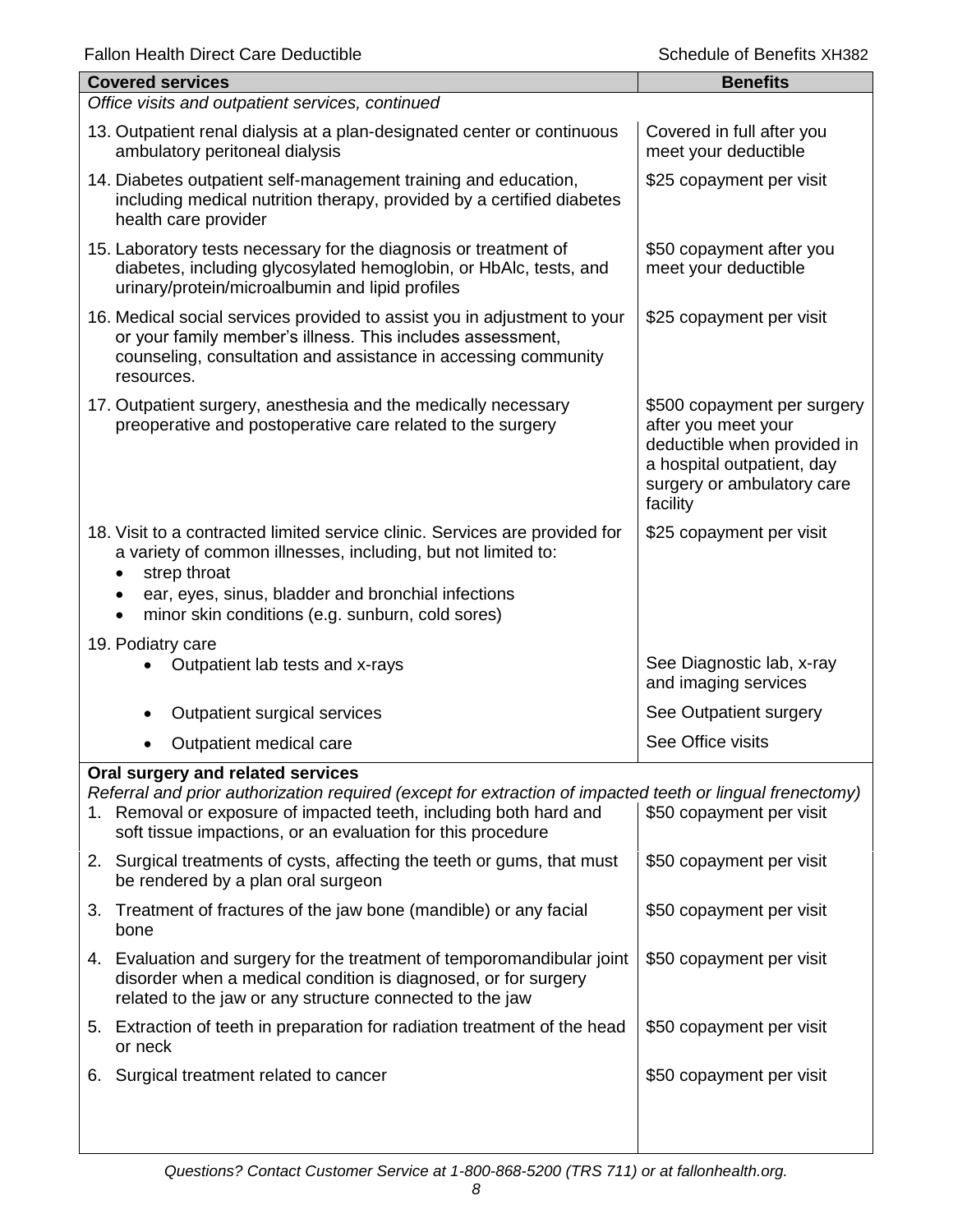| <b>Covered services</b>                                                                                                                                                                                                                        | <b>Benefits</b>                                                                     |  |  |
|------------------------------------------------------------------------------------------------------------------------------------------------------------------------------------------------------------------------------------------------|-------------------------------------------------------------------------------------|--|--|
| Oral surgery and related services, continued                                                                                                                                                                                                   |                                                                                     |  |  |
| 7. Emergency medical care, such as, to relieve pain and stop bleeding<br>as a result of accidental injury to sound natural teeth or tissues,                                                                                                   | \$25 copayment per visit to a<br>physician's or dentist's office                    |  |  |
| when provided as soon as medically possible after the injury. This<br>does not include restorative or other dental services. No referral or<br>authorization is required. Go to the closest provider.                                          | \$300 copayment per visit to<br>an emergency room after<br>you meet your deductible |  |  |
| Note: These benefits are for oral surgery services in an office setting. Oral surgery services in a<br>hospital outpatient, day surgery or ambulatory care facility, or as an inpatient are covered in full after<br>you meet your deductible. |                                                                                     |  |  |
| See Office visits and outpatient services for diagnostic lab and X-ray services.                                                                                                                                                               |                                                                                     |  |  |
| <b>Organ transplants</b>                                                                                                                                                                                                                       |                                                                                     |  |  |
| Referral and prior authorization required<br>1. Office visits related to the transplant                                                                                                                                                        | \$25 copayment per visit with<br>a PCP and certain other<br>providers               |  |  |
|                                                                                                                                                                                                                                                | \$50 copayment per visit with<br>a specialist                                       |  |  |
| 2. Inpatient hospital services, including room and board in a<br>semiprivate room and the services and supplies that would<br>ordinarily be furnished to you while you are an inpatient                                                        | \$1,000 copayment per<br>admission after you meet<br>your deductible                |  |  |
| 3. Human leukocyte antigen (HLA) or histocompatability locus antigen<br>testing for A, B or DR antigens, or any combination thereof,<br>necessary to establish bone marrow transplant donor suitability of a<br>member                         | \$50 copayment after you<br>meet your deductible                                    |  |  |
| Pediatric dental services*<br>(for members under the age of 19)                                                                                                                                                                                | See Addendum: Pediatric<br><b>Dental Services</b>                                   |  |  |
| Pediatric vision services*<br>(for members under the age of 19)                                                                                                                                                                                | See Addendum: Pediatric<br><b>Vision Services</b>                                   |  |  |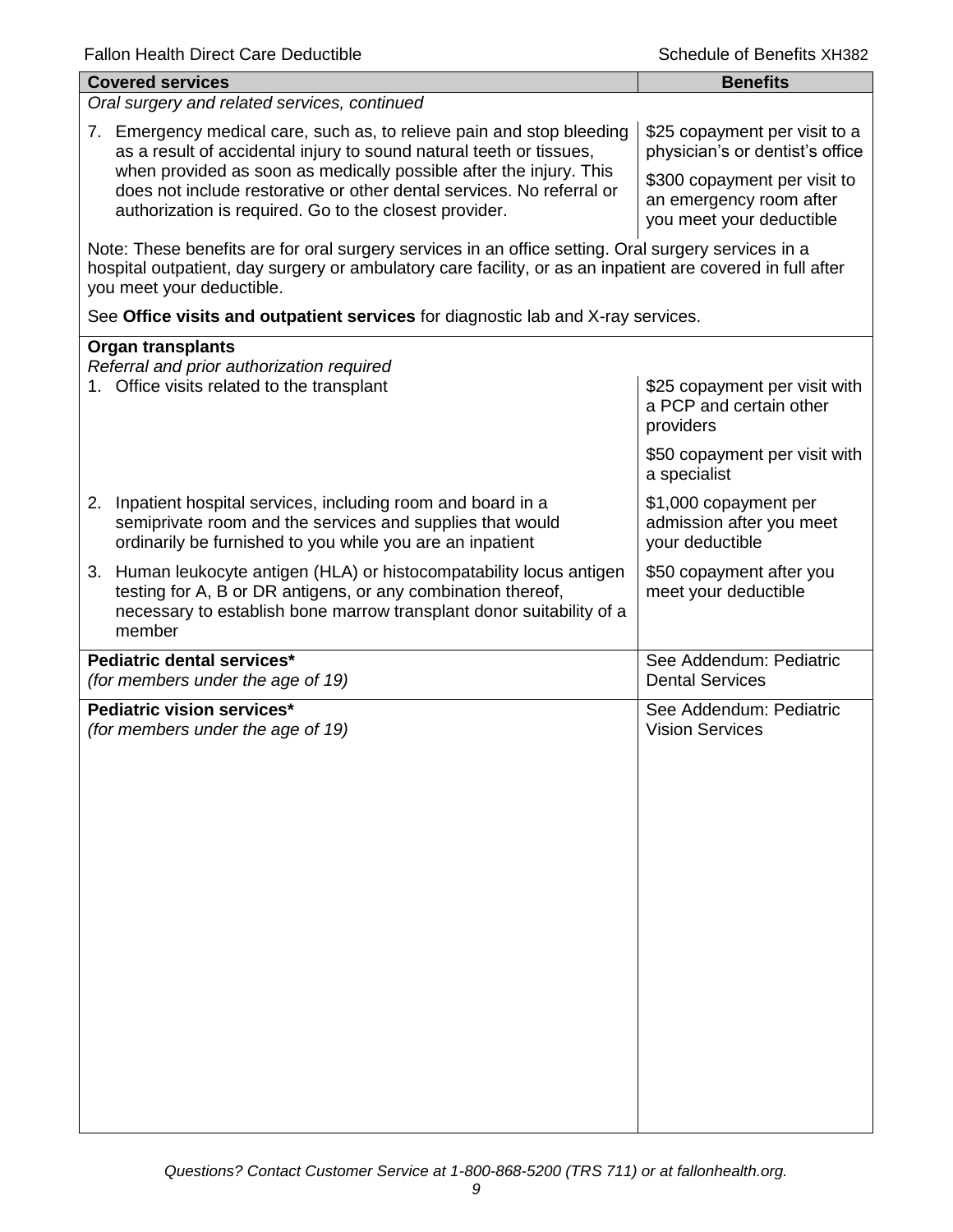| <b>Covered services</b>                                                                                                                                                                                                                                                                                    | <b>Benefits</b>                                                                                                                                          |
|------------------------------------------------------------------------------------------------------------------------------------------------------------------------------------------------------------------------------------------------------------------------------------------------------------|----------------------------------------------------------------------------------------------------------------------------------------------------------|
| <b>Prescription drugs</b>                                                                                                                                                                                                                                                                                  |                                                                                                                                                          |
| Covered prescription items:<br>• Prescription medication<br>Prescription contraceptive drugs and devices*<br>٠<br>Hormone replacement therapy for peri- and post-menopausal                                                                                                                                | Network pharmacy:<br>Tier 1: \$25 copayment<br>Tier 2: \$50 copayment<br>Tier 3: \$75 copayment<br>after you meet your                                   |
| women<br>Injectable agents (self-administered**)<br>Insulin<br>Syringes (including insulin syringes) or needles when medically<br>$\bullet$<br>necessary<br>Supplies for the treatment of diabetes, as required by state law,<br>including:<br>blood glucose monitoring strips<br>$\overline{\phantom{0}}$ | deductible<br>Tier 3: \$75 copayment<br>after you meet your<br>deductible<br>for up to a 30-day supply<br>Mail-order pharmacy:<br>Tier 1: \$50 copayment |
| urine glucose strips<br>$\qquad \qquad -$<br>lancets<br>$-$<br>ketone strips<br>$-$<br>Special medical formulas to treat certain metabolic disorders as<br>required by state law (prior authorization required).                                                                                           | Tier 2: \$100 copayment<br>Tier 3: \$225 copayment<br>after you meet your<br>deductible<br>Tier 3: \$225 copayment<br>after you meet your                |
| *Generic prescription contraceptive drugs and devices are covered in<br>full. Brand name prescription contraceptive drugs and devices with no<br>generic equivalent are covered in full (prior authorization required).                                                                                    | deductible<br>for up to a 90-day supply                                                                                                                  |
| ** Injectables administered in the doctor's office or under other<br>professional supervision are covered as a medical benefit.                                                                                                                                                                            |                                                                                                                                                          |
| Orally administered anticancer medications used to kill or slow the<br>growth of cancerous cells                                                                                                                                                                                                           | Covered in full                                                                                                                                          |
| Certain medications cannot be limited to a 30-day supply due to<br>manufacturer packaging, for example, a prefilled syringe. In these<br>cases, you will be charged the applicable copay/coinsurance based on<br>the actual day supply.                                                                    |                                                                                                                                                          |
| Note: Medical and surgical supplies obtained through a pharmacy may<br>have a drug prescription benefit cost-sharing applied.                                                                                                                                                                              |                                                                                                                                                          |
|                                                                                                                                                                                                                                                                                                            |                                                                                                                                                          |
|                                                                                                                                                                                                                                                                                                            |                                                                                                                                                          |
|                                                                                                                                                                                                                                                                                                            |                                                                                                                                                          |
|                                                                                                                                                                                                                                                                                                            |                                                                                                                                                          |
|                                                                                                                                                                                                                                                                                                            |                                                                                                                                                          |
|                                                                                                                                                                                                                                                                                                            |                                                                                                                                                          |
|                                                                                                                                                                                                                                                                                                            |                                                                                                                                                          |
|                                                                                                                                                                                                                                                                                                            |                                                                                                                                                          |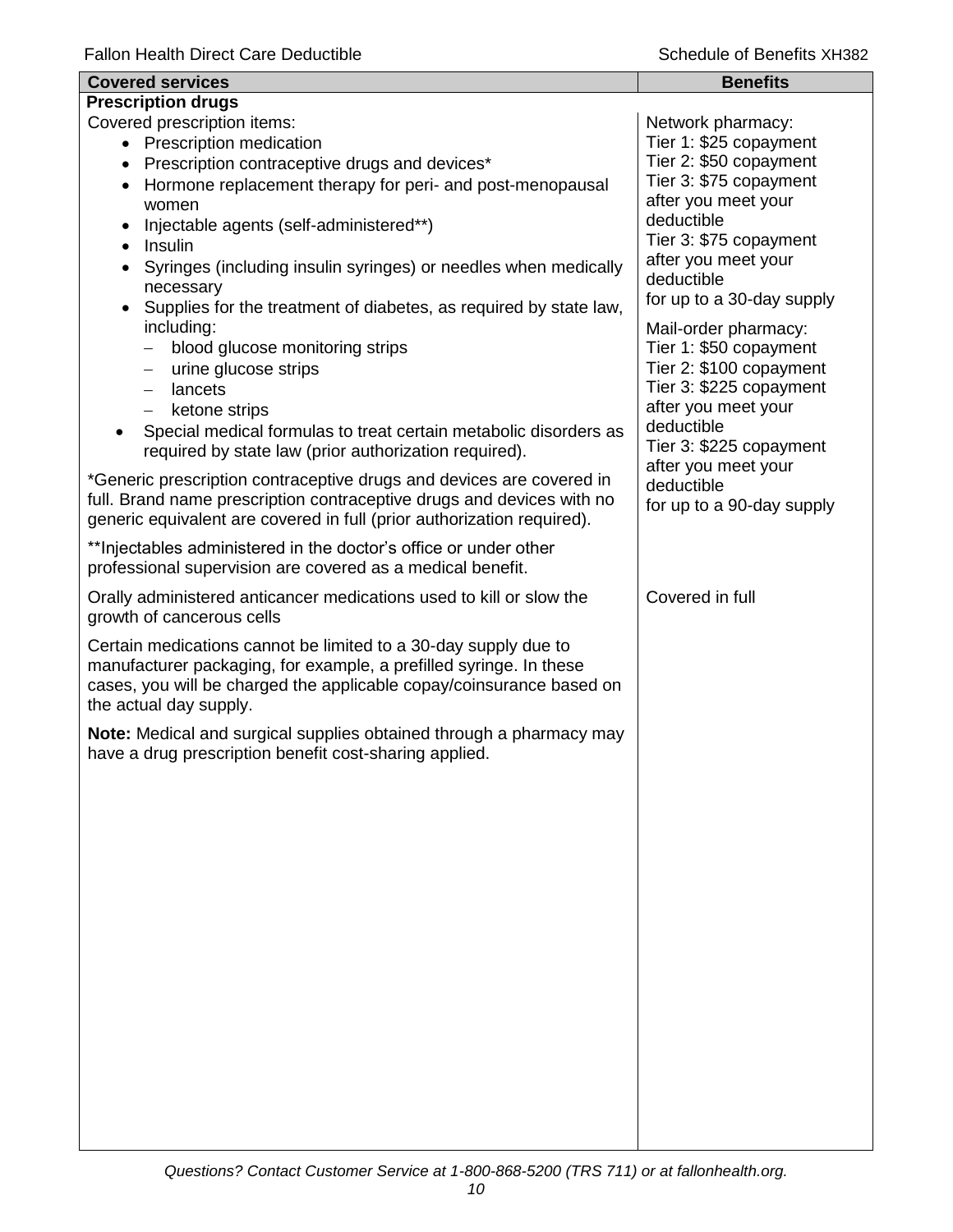| <b>Covered services</b> |                                                                                                                                                                                                                                                                                                                                                                                                                                                                                           | <b>Benefits</b> |  |  |
|-------------------------|-------------------------------------------------------------------------------------------------------------------------------------------------------------------------------------------------------------------------------------------------------------------------------------------------------------------------------------------------------------------------------------------------------------------------------------------------------------------------------------------|-----------------|--|--|
| <b>Preventive care</b>  |                                                                                                                                                                                                                                                                                                                                                                                                                                                                                           |                 |  |  |
|                         | 1. Routine physical exams for the prevention and detection of disease                                                                                                                                                                                                                                                                                                                                                                                                                     | Covered in full |  |  |
|                         | 2. Immunizations that are included on the formulary, that are for<br>covered medical benefits and that are ordered, supplied and<br>administered by a plan physician. If administered by a plan<br>specialist, you will generally need to obtain a referral to see the<br>specialist.                                                                                                                                                                                                     | Covered in full |  |  |
|                         | 3. A baseline mammogram for women age 35 to 40, and a yearly<br>mammogram for women age 40 and older                                                                                                                                                                                                                                                                                                                                                                                      | Covered in full |  |  |
|                         | 4. Routine gynecological care services, including an annual Pap<br>smear (cytological screening) and pelvic exam                                                                                                                                                                                                                                                                                                                                                                          | Covered in full |  |  |
| 5.                      | Routine eye exams, once in each 12-month period                                                                                                                                                                                                                                                                                                                                                                                                                                           | Covered in full |  |  |
| 6.                      | Hearing and vision screening                                                                                                                                                                                                                                                                                                                                                                                                                                                              | Covered in full |  |  |
|                         | 7. Well-child care and pediatric services, at least six times during the<br>child's first year after birth, at least three times during the next year,<br>then at least annually until the child's sixth birthday. This includes<br>the following services, as recommended by the physician and in<br>accordance with state law:<br>• physical examination<br>• history<br>measurements<br>• sensory screening<br>• neuropsychiatric evaluation<br>• development screening and assessment | Covered in full |  |  |
|                         | 8. Pediatric services including:<br>• appropriate immunizations<br>• hereditary and metabolic screening at birth<br>• newborn hearing screening test performed before the newborn<br>infant is discharged from the hospital or birthing center<br>• tuberculin tests, hematocrit, hemoglobin, and other appropriate<br>blood tests and urinalysis<br>lead screening                                                                                                                       | Covered in full |  |  |
|                         | 9. Female consultations, examinations, procedures, contraceptive<br>devices, and medical services related to the use of all contraceptive<br>methods*                                                                                                                                                                                                                                                                                                                                     | Covered in full |  |  |
|                         | 10. Tobacco counseling sessions with your primary physician or other<br>provider designed to create a plan to stop smoking.                                                                                                                                                                                                                                                                                                                                                               | Covered in full |  |  |
|                         | * Prescription contraceptive devices are covered under the prescription<br>drug benefit.                                                                                                                                                                                                                                                                                                                                                                                                  |                 |  |  |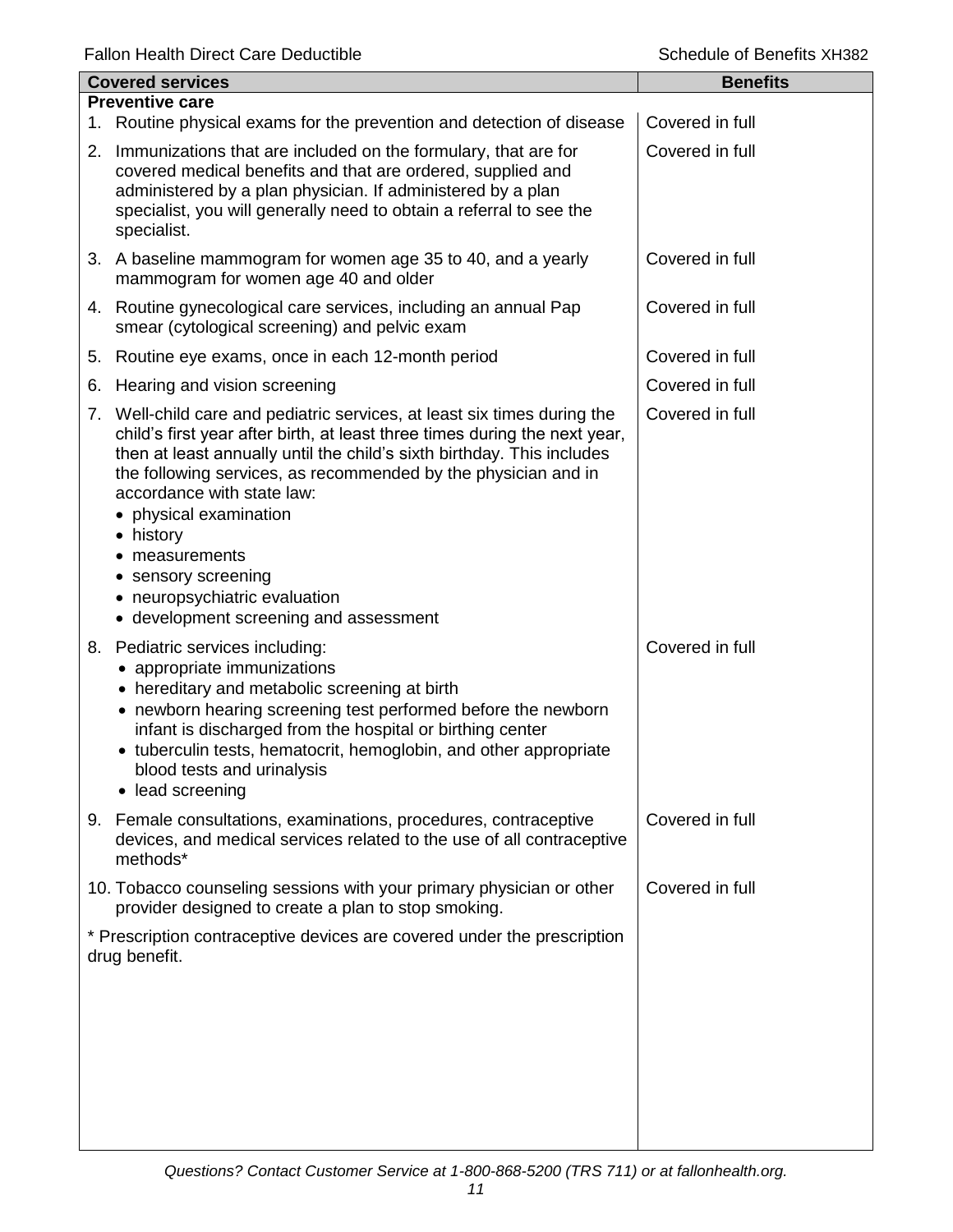|                                          | <b>Covered services</b>                                                                                                                                                                                                                                                                                                                                                                                                                            | <b>Benefits</b>                                                      |
|------------------------------------------|----------------------------------------------------------------------------------------------------------------------------------------------------------------------------------------------------------------------------------------------------------------------------------------------------------------------------------------------------------------------------------------------------------------------------------------------------|----------------------------------------------------------------------|
| 1.                                       | <b>Reconstructive surgery</b><br>Referral and prior authorization required (unless provided by a Reliant<br>Medical Group specialist and you have a Reliant Medical Group PCP)<br>Inpatient hospital services including room and board in a<br>semiprivate room and the services and supplies that would<br>ordinarily be furnished to you while you are an inpatient, including<br>Massachusetts mandated services for cleft lip and cleft palate | \$1,000 copayment per<br>admission after you meet<br>your deductible |
|                                          | <b>Rehabilitation and habilitation services</b><br>Referral required                                                                                                                                                                                                                                                                                                                                                                               |                                                                      |
|                                          | 1. Physical and occupational therapy services are covered for up to<br>60 visits combined per benefit period when medically necessary<br>with a PCP referral. After 60 combined physical and occupational<br>therapy visits, prior authorization based on medical necessity is<br>required for additional visits.                                                                                                                                  | \$50 copayment per visit                                             |
|                                          | 2. Medically necessary services for the diagnosis and treatment of<br>speech, hearing and language disorders when services are<br>provided by a plan provider who is a speech-language pathologist<br>or audiologist; and at a plan facility or a plan provider's office with a<br>PCP referral. After 30 speech therapy visits, prior authorization<br>based on medical necessity is required for additional visits.                              | \$50 copayment per visit                                             |
|                                          | 3. Cardiac rehabilitation services to treat cardiovascular disease in<br>accordance with state law and Department of Public Health<br>regulations                                                                                                                                                                                                                                                                                                  | \$50 copayment per visit                                             |
|                                          | 4. Medically necessary early intervention services delivered by a<br>certified early intervention specialist, according to operational<br>standards developed by the Department of Public Health, for<br>children from birth to their third birthday.                                                                                                                                                                                              | Covered in full                                                      |
|                                          | 5. Pulmonary rehabilitation services for chronic obstructive pulmonary<br>disease (COPD) are covered for up to two one-hour sessions per<br>day, for up to 36 lifetime sessions.                                                                                                                                                                                                                                                                   | Covered in full after you<br>meet your deductible                    |
| <b>Skilled nursing facility services</b> |                                                                                                                                                                                                                                                                                                                                                                                                                                                    |                                                                      |
| 1.                                       | Referral and prior authorization required<br>Inpatient hospital services, for up to 100 days per benefit period<br>provided criteria is met, including room and board in a semiprivate<br>room and the services and supplies that would ordinarily be<br>furnished to you while you are an inpatient                                                                                                                                               | \$1,000 copayment per<br>admission after you meet<br>your deductible |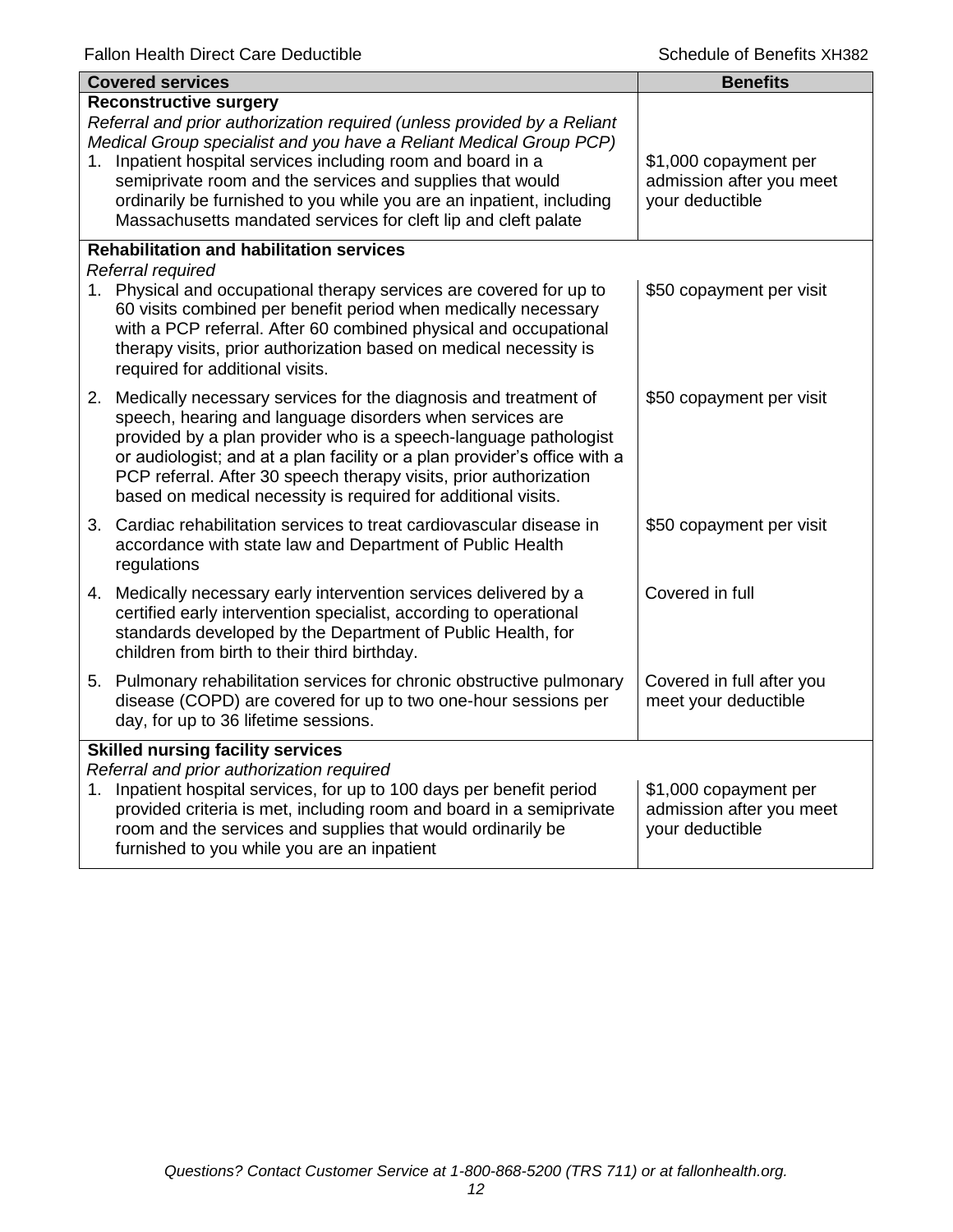# **Addendum Pediatric Dental Services**

## *This addendum is part of your Member* Handbook/Evidence of Coverage.

This addendum provides you with the cost-sharing that you are responsible for when you get covered pediatric dental care from a plan dentist for members under the age of 19. For a list of plan dentists, go to fallonhealth.org or call Customer Service at 1-800-868-5200 (TRS 711).

# **Preventive and Diagnostic Services**

|                                                                                    | <b>Benefits</b> |
|------------------------------------------------------------------------------------|-----------------|
| <b>Preventive and Diagnostic Services</b>                                          |                 |
| Comprehensive Evaluation (once per lifetime per provider or location)<br>$\bullet$ |                 |
| Periodic Oral Exams (two per benefit period)                                       |                 |
| Limited oral evaluation (two per benefit period)<br>٠                              |                 |
| Full mouth x-rays (once every 36 months per provider or location)                  |                 |
| Panoramic x-rays (once every 36 months per provider or location)                   |                 |
| Bitewing x-rays (two per benefit period)<br>٠                                      | Covered in full |
| Single tooth x-rays (one per visit)                                                |                 |
| Teeth cleaning, including minor scaling procedures (two per benefit period)        |                 |
| Fluoride Treatments (one per day per provider or location)<br>٠                    |                 |
| Space maintainers                                                                  |                 |
| Sealants (Please note: Sealants are not covered on previously restored             |                 |
| teeth) (Once every 36 months per provider or location)                             |                 |

# **Basic Covered Services**

|                                                                                                                                                                                                                                                                                                                                                                                           | <b>Benefits</b> |
|-------------------------------------------------------------------------------------------------------------------------------------------------------------------------------------------------------------------------------------------------------------------------------------------------------------------------------------------------------------------------------------------|-----------------|
| <b>Basic Covered Services</b><br>Amalgam restorations (once per benefit period per tooth)<br>Composite resin restorations (once per benefit period per tooth)<br>Recement crowns/onlays                                                                                                                                                                                                   |                 |
| Rebase or reline dentures (once every 24 months)<br>Root canals on permanent teeth (once per lifetime per tooth)<br>Prefabricated stainless steel crowns (once per lifetime per tooth)<br>Periodontal scaling and root planning (once every 36 months)<br>Simple extractions (once per lifetime per tooth, erupted or exposed root)<br>Surgical extractions (once per lifetime per tooth) | 25% coinsurance |
| Vital pulpotomy<br>Apeicocectomy<br>Palliative care<br>Anesthesia                                                                                                                                                                                                                                                                                                                         |                 |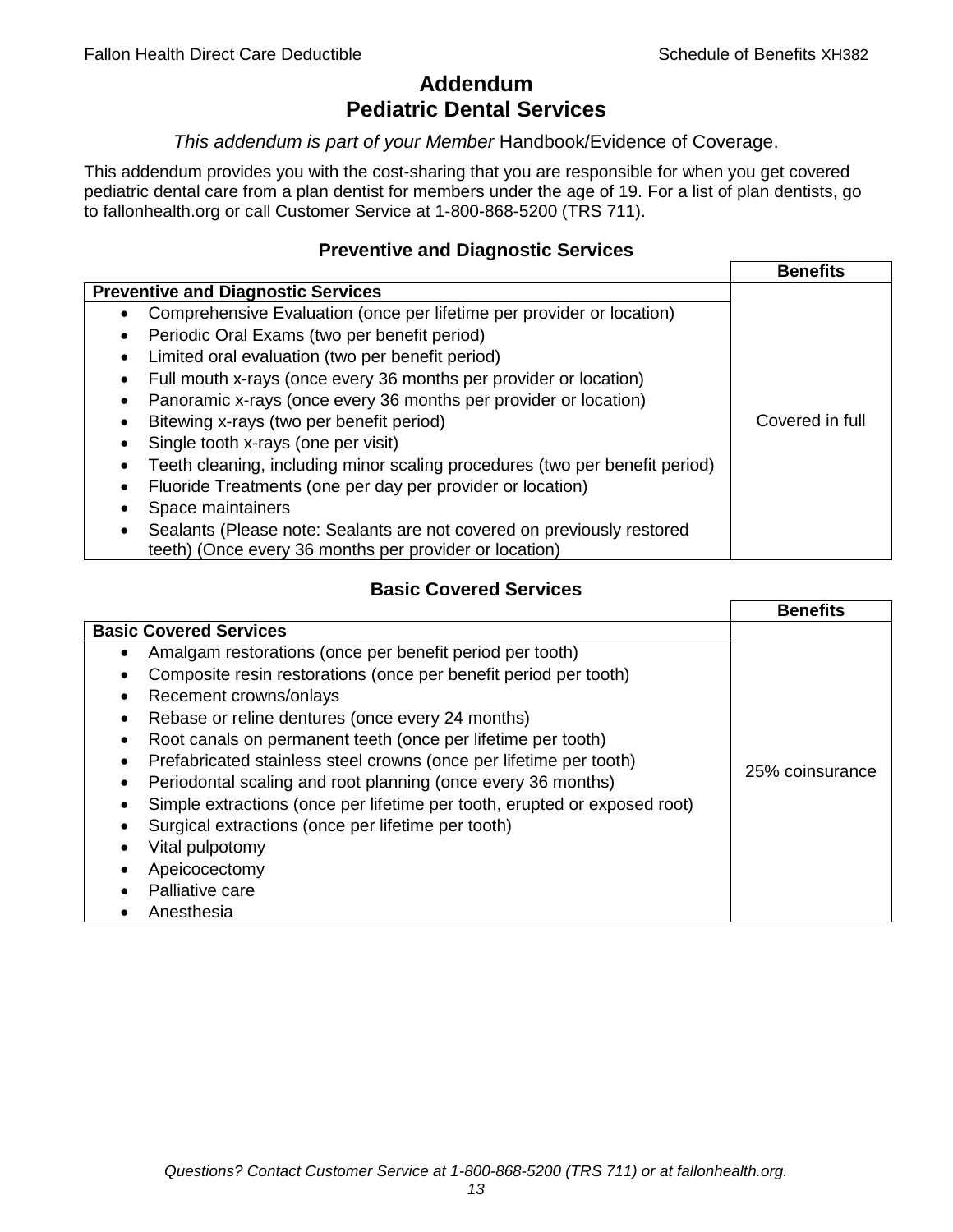# **Major Restorative Services**

|                                                                                                    | <b>Benefits</b> |
|----------------------------------------------------------------------------------------------------|-----------------|
| <b>Major Restorative Services</b>                                                                  |                 |
| • Crown, resin (once every 60 months per tooth)                                                    |                 |
| Porcelain/ceramic crowns (once every 60 months per tooth)<br>$\bullet$                             | 50% coinsurance |
| Porcelain fused to metal/mobile/high noble crowns (once every 60 months<br>$\bullet$<br>per tooth) |                 |
| • Partial and complete dentures (once every 84 months)                                             |                 |

# **Orthodontia**

|                                                                                                                                                                                                                                                                        | <b>Benefits</b> |
|------------------------------------------------------------------------------------------------------------------------------------------------------------------------------------------------------------------------------------------------------------------------|-----------------|
| Orthodontia                                                                                                                                                                                                                                                            |                 |
| Coverage is provided for services under the following conditions: only when<br>medically necessary; patient must have severe and handicapping malocclusion as<br>defined by HLD index score of 28 and/or one or more auto qualifiers. Prior<br>authorization required. | 50% coinsurance |

# **Related exclusions**

1. Any service that is not listed in this addendum is not covered.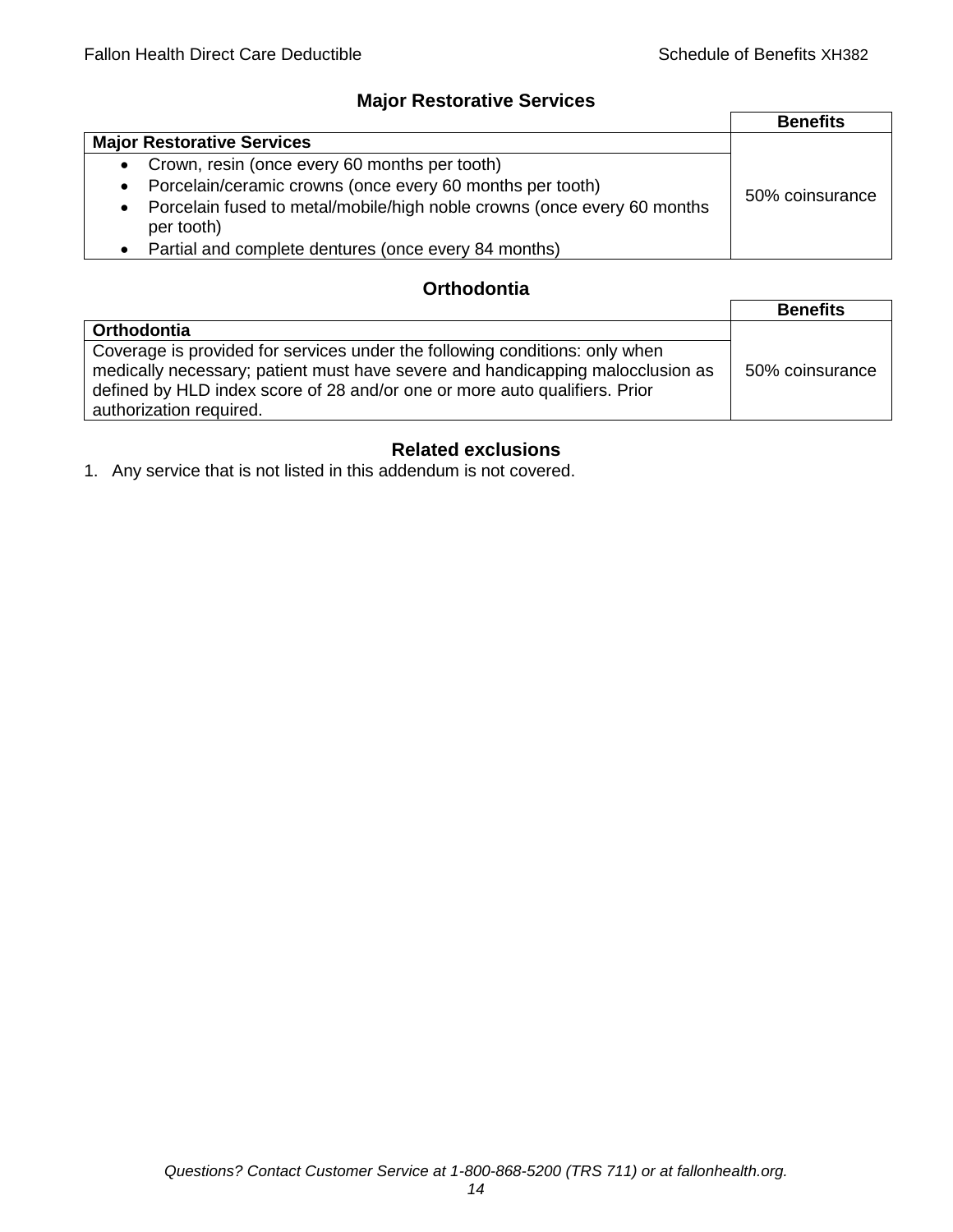# **Addendum Pediatric Vision Services**

## This addendum is part of your *Member Handbook/Evidence of Coverage*.

This addendum provides you with the cost-sharing that you are responsible for when you get covered pediatric vision care from a plan vision provider for members under the age of 19. For more information about your eye and vision care benefits, including a list of plan vision providers, go to fallonhealth.org or call Customer Service at 1-800-868-5200 (TRS 711).

| Service                                                 | Member cost                         |
|---------------------------------------------------------|-------------------------------------|
| Eye exam                                                |                                     |
| Exam with dilation as necessary, once per calendar year | \$0                                 |
| <b>Frames</b>                                           |                                     |
| One designated set, once per calendar year              | \$0                                 |
| Lenses:                                                 |                                     |
| <b>Standard lenses</b>                                  |                                     |
| Single vision                                           | \$0                                 |
| <b>Bifocal</b>                                          | \$0                                 |
| <b>Trifocal</b>                                         | \$0                                 |
| Lenticular                                              | \$0                                 |
| Progressive lenses                                      |                                     |
| Standard                                                | \$0                                 |
| Premium                                                 | \$0 for first \$120 of retail cost, |
|                                                         | 80% of any additional retail cost.  |
| Lens options                                            |                                     |
| Choice of plastic or glass lenses                       | \$0                                 |
| UV treatment                                            | \$0                                 |
| Tint – includes fashion and gradient tinting, and       | \$0                                 |
| oversized and glass-grey #3 prescription sunglass       |                                     |
| lenses                                                  |                                     |
| Standard plastic scratch coating                        | \$0                                 |
| Standard polycarbonate (kids)                           | \$0                                 |
| Plastic photosensitive lenses                           | \$0                                 |
| Other options:                                          |                                     |
| Intermediate vision lenses                              | \$0                                 |
| Standard anti-reflective                                | \$45                                |
| Photochromic plastic                                    | 80% of retail cost                  |
| <b>Blended segment lenses</b>                           | 80% of retail cost                  |
| <b>Polarized lenses</b>                                 | 80% of retail cost                  |
| Premium anti-reflective costing                         | 80% of retail cost                  |
| Ultra anti-reflective coating                           | 80% of retail cost                  |
| Hi-Index lenses                                         | 80% of retail cost                  |
| Other add-ons                                           | 80% of retail cost                  |
| Additional complete pairs of eyewear                    | 60% of retail                       |
|                                                         |                                     |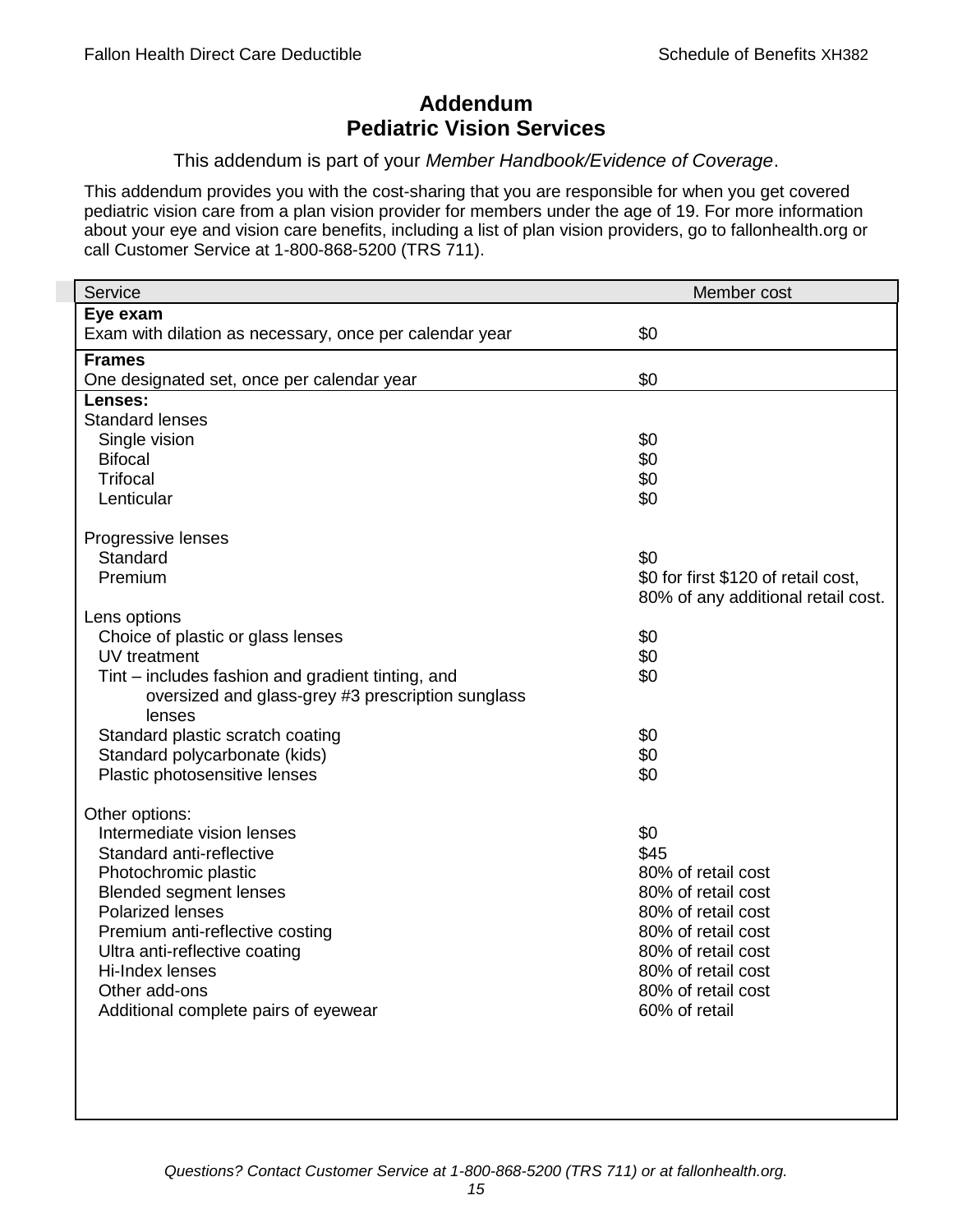| <b>Contact lenses</b><br>One pair of conventional contact lenses, in place of<br>eyeglass lenses                                                                                                                                                                                                                                  | \$0 for first \$150 of retail cost,<br>75% of any additional retail cost. |
|-----------------------------------------------------------------------------------------------------------------------------------------------------------------------------------------------------------------------------------------------------------------------------------------------------------------------------------|---------------------------------------------------------------------------|
| In place of a pair of conventional contact lenses, the<br>member may elect either of the following options:<br>Up to a 6 month supply of monthly or two-week<br>$\bullet$<br>single vision spherical or toric contact lenses<br>Up to a 3 month supply of daily disposable single<br>$\bullet$<br>vision spherical contact lenses |                                                                           |
| Standard contact lens fit and follow-up<br>Premium contact lens fit and follow-up                                                                                                                                                                                                                                                 | Up to \$55<br>10% discount from retail price<br>85% of retail cost        |
| Additional conventional contact lenses                                                                                                                                                                                                                                                                                            | \$0                                                                       |
| Medically necessary contact lenses, in place of other<br>eyewear                                                                                                                                                                                                                                                                  |                                                                           |
| Low vision services                                                                                                                                                                                                                                                                                                               | \$0                                                                       |
| •One comprehensive low vision evaluation, once<br>every five years, when medically necessary                                                                                                                                                                                                                                      | \$0                                                                       |
| • Follow-up care, four visits in any five year period,<br>when medically necessary<br>• Low vision aids, such as high-power spectacles,<br>magnifiers, and telescopes, once every 24<br>months, when medically necessary                                                                                                          | 25% of retail cost                                                        |
| Additional discounts on vision items are available; see<br>a plan provider or contact the plan for details.                                                                                                                                                                                                                       |                                                                           |

# **Related exclusions**

- 1. Orthoptic or vision training, subnormal vision aids and any associated supplemental testing; Aniseikonic lenses.
- 2. Medical and/or surgical treatment of the eye, eyes or supporting structures.
- 3. Any eye or vision examination, or any corrective eyewear required by a policyholder as a condition of employment; Safety eyewear.
- 4. Services provided as a result of any Workers' Compensation law, or similar legislation, or required by any governmental agency or program whether federal, state or subdivisions thereof.
- 5. Non-prescription lenses and/or contact lenses.
- 6. Non-prescription sunglasses.
- 7. Two pair of glasses in lieu of bifocals.
- 8. Services rendered after the date an insured person ceases to be covered under the policy, except when vision materials ordered before coverage ended are delivered, and the services rendered to the insured person are within 31 days from the date of such order.
- 9. Services or materials provided by any other group benefit plan providing vision care.
- 10. Lost or broken lenses, frames, glasses, or contact lenses will not be replaced except in the next benefit period when vision materials would become available.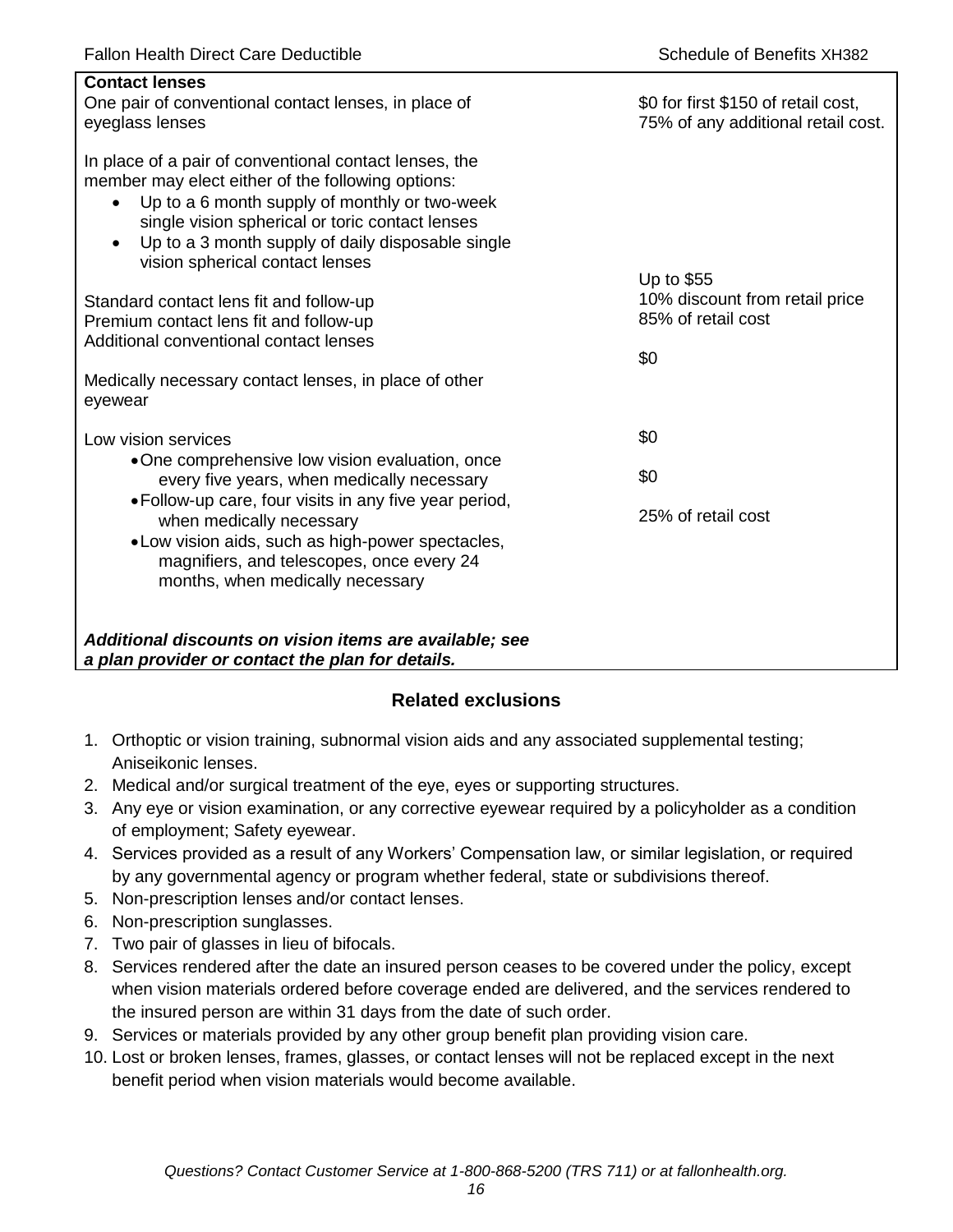# Notice of nondiscrimination

Fallon Health complies with applicable Federal civil rights laws and does not discriminate on the basis of race, color, national origin, age, disability or sex. Fallon does not exclude people or treat them differently because of race, color, national origin, age, disability or sex.

Fallon Health:

- Provides free aids and services to people with disabilities to communicate effectively with us, such as:
	- o Qualified sign language interpreters
	- $\circ$  Written information in other formats (large print, audio, accessible electronic formats, other formats)
- Provides free language services to people whose primary language is not English, such as:
	- o Qualified interpreters
	- o Information written in other languages

If you need these services, contact Customer Service at the phone number on the back of your member ID card, or by email at cs@fallonhealth.org.

If you believe that Fallon Health has failed to provide these services or discriminated in another way on the basis of race, color, national origin, age, disability or sex, you can file a grievance with:

Compliance Director Fallon Health 10 Chestnut St. Worcester, MA 01608

Phone: 1-508-368-9988 (TRS 711) Email: compliance@fallonhealth.org

You can file a grievance in person or by mail, fax or email. If you need help filing a grievance, the Compliance Director is available to help you.

You can also file a civil rights complaint with the U.S. Department of Health and Human Services, Office for Civil Rights, electronically through the Office for Civil Rights Complaint Portal, available at https://ocrportal.hhs.gov/ocr/portal/lobby.jsf, or by mail or phone at:

U.S. Department of Health and Human Services 200 Independence Avenue SW., Room 509F, HHH Building Washington, D.C., 20201

Phone: 1-800-368-1019 (TDD: 1-800-537-7697)

Complaint forms are available at http://www.hhs.gov/ocr/office/file/index.html.

16-735-009 Rev. 01 4/17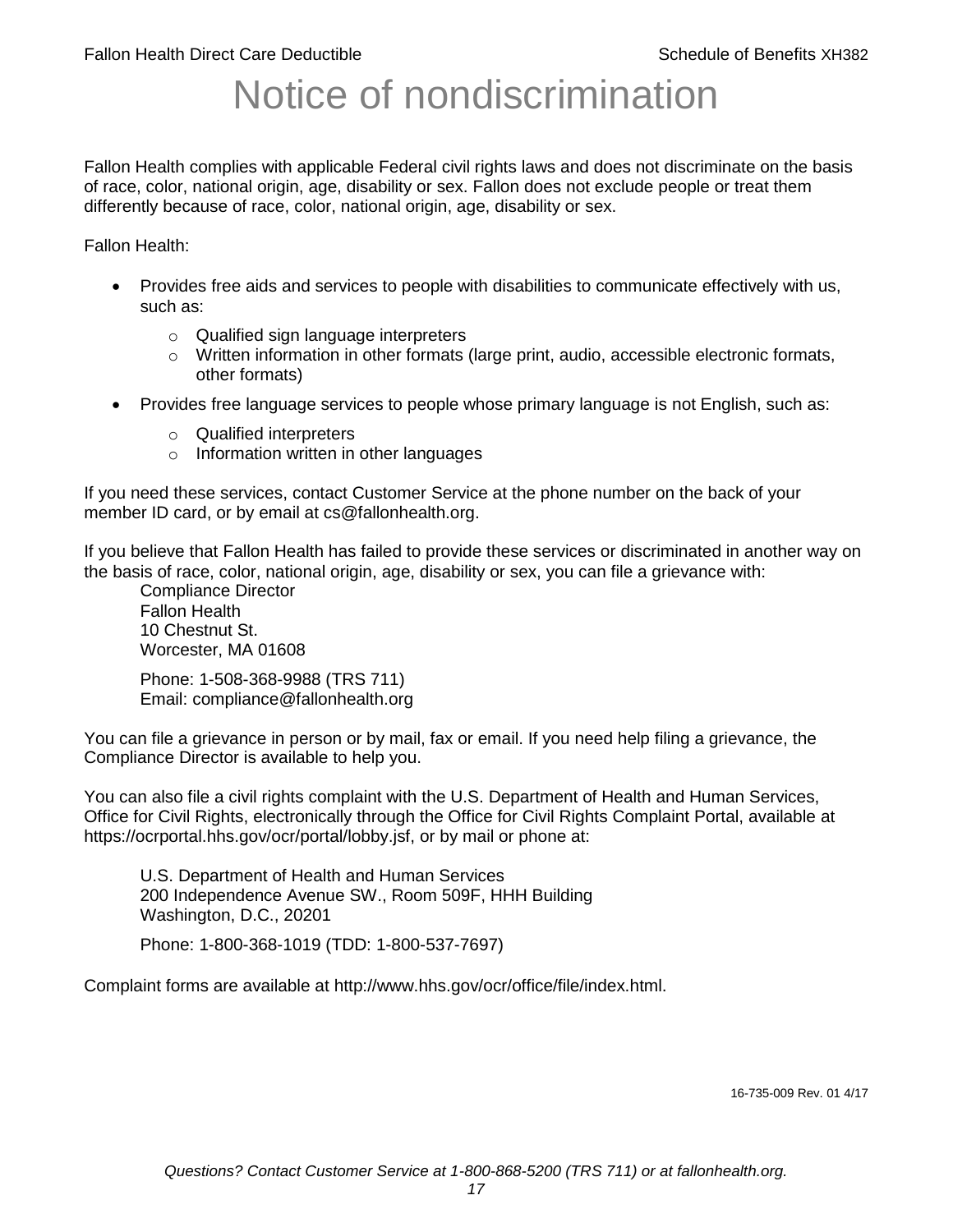# Important!

If you, or someone you're helping, has questions about Fallon Health, you have the right to get help and information in your language at no cost. To talk to an interpreter, call 1-800-868-5200.

#### **Spanish:**

Si usted, o alguien a quien usted está ayudando, tiene preguntas acerca de Fallon Health, tiene derecho a obtener ayuda e información en su idioma sin costo alguno. Para hablar con un intérprete, llame al 1-800-868-5200.

### **Portuguese:**

Se você, ou alguém a quem você está ajudando, tem perguntas sobre o Fallon Health, você tem o direito de obter ajuda e informação em seu idioma e sem custos. Para falar com um intérprete, ligue para 1-800-868-5200.

#### **Chinese:**

如果您,或是您正在協助的對象,有關於[插入項目的名稱 Fallon Health 方面的問題, 您有權利免費以您的母語得到幫助和訊息。洽詢一位翻譯員, 請撥電話 [在此插入數字 1-800-868-5200.

### **Haitian Creole:**

Si oumenm oswa yon moun w ap ede gen kesyon konsènan Fallon Health, se dwa w pou resevwa asistans ak enfòmasyon nan lang ou pale a, san ou pa gen pou peye pou sa. Pou pale avèk yon entèprèt, rele nan 1-800-868-5200.

#### **Vietnamese:**

Nếu quý vị, hay người mà quý vị đang giúp đỡ, có câu hỏi về Fallon Health, quý vị sẽ có quyền được giúp và có thêm thông tin bằng ngôn ngữ của mình miễn phí. Để nói chuyện với một thông dịch viên, xin gọi 1-800-868-5200.

#### **Russian:**

Если у вас или лица, которому вы помогаете, имеются вопросы по поводу Fallon Health, то вы имеете право на бесплатное получение помощи и информации на вашем языке. Для разговора с переводчиком позвоните по телефону 1-800-868-5200.

#### **Arabic:**

إن كان لديك أو لدى شخص تساعده أسئلة بخصوص Health Fallon، فلديك الحق في الحصول على المساعدة والمعلومات الضرورية بلغتك من دون اية تكلفة .للتحدث مع مترجم اتصل ب .1-800-868-5200

# **Khmer/Cambodian:**

ប្រសិនបរើអ្នក ឬនរណាម្ននក់ដែលអ្នកកំពុងដែជយ ម្ននសំណួរអ្៎ពី Fallon Health រប, អ្នកម្ននសិេធិេ្រុលជំនួយនិងព័ែ៌ម្នន បៅកនុងភាសា ររស់អ្នក រោយម្ិនអ្ស់រ្ំ ក់ ។ ដររំម្ រនី ិយាយជាម្ួយអ្នក កែប្រ សូ ម្ 1-800-868-5200 ។